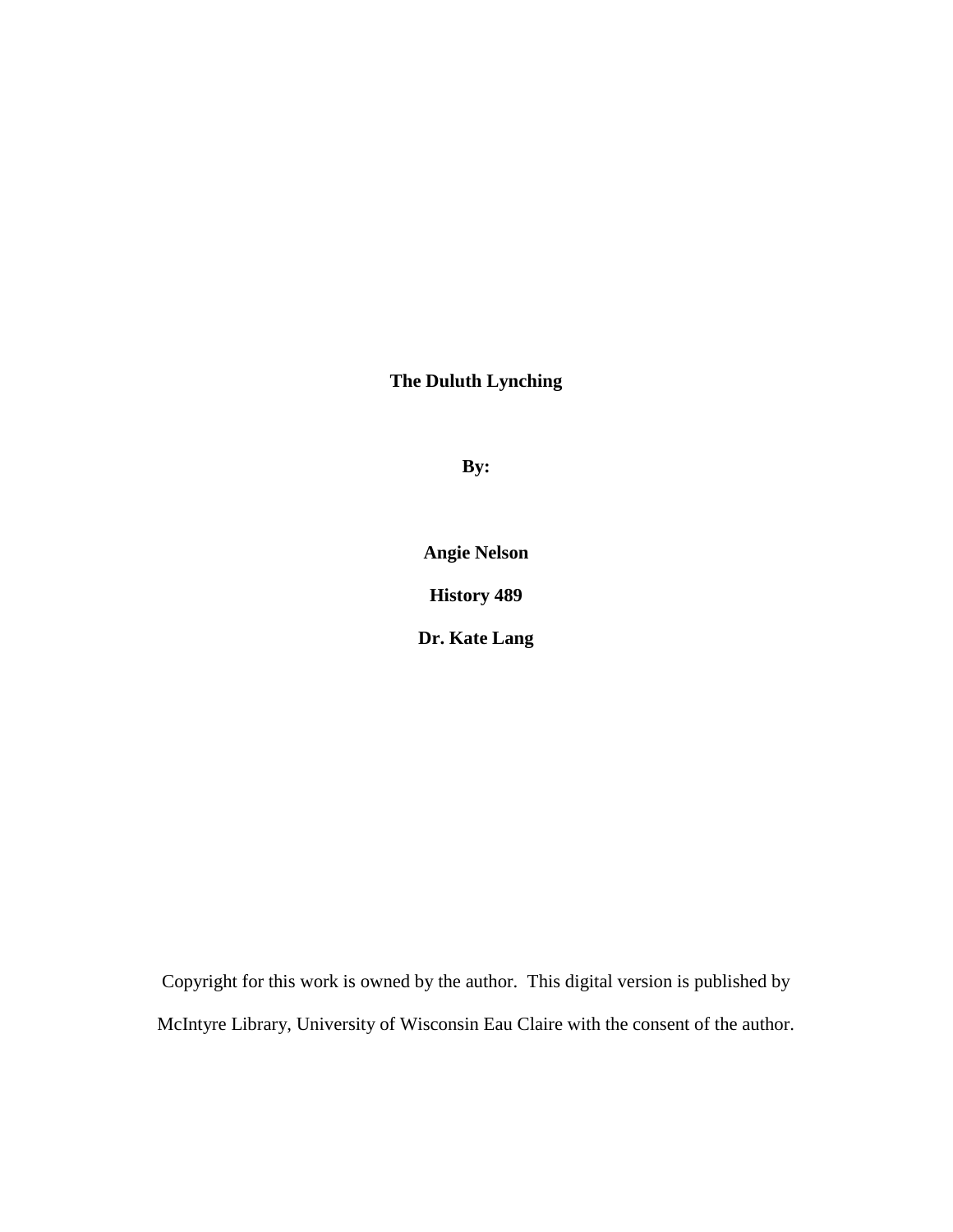# **Chapter 1**

# **Introduction**

## **Racial Conflict across the Nation**

There have been decades of violence following the civil war; the early twentieth century continued that trend. The power and control lust of the white mob and the use of lynching has been a tradition for over a hundred years. Not one state is free from blame, each state has its own stained past and record of lynching. In the Midwest the lynching numbers are lower. Between 1882 and 1962, Minnesota had nine recorded lynchings, Wisconsin had six recorded lynchings, and Illinois had thirty-four recorded lynchings.<sup>1</sup> Although states like Alabama, Georgia, Arkansas, Mississippi, and Texas have recorded lynchings numbering over two hundred, the north contributed to the nation"s theme of discrimination. In fact lynching was such a trend across the United States that between 1882 and 1962, 4,736 lynchings have been recorded.<sup>2</sup>

Lynchings were happening across the United States for a number of reasons but mostly to intimidate blacks into political, social, and economic submission. About 25 % of lynch victims were lynched because they were accused of rape or attempted rape. "Most blacks were lynched for outspokenness or other presumed offenses against whites, or in the aftermath of race riots. In many cases lynchings were not spontaneous mob

<sup>2</sup>"The History of Jim Crow" Online at: <http://www.jimcrowhistory.org/geography/violence.htm> visited on: 09/18/2006

<sup>&</sup>lt;sup>1</sup>"Lynching by State and Race 1882-1962" Online at: [http://www.nathanielturner.com/lynchingbystateandrace.htm,](http://www.nathanielturner.com/lynchingbystateandrace.htm) visited on: 09/18/2006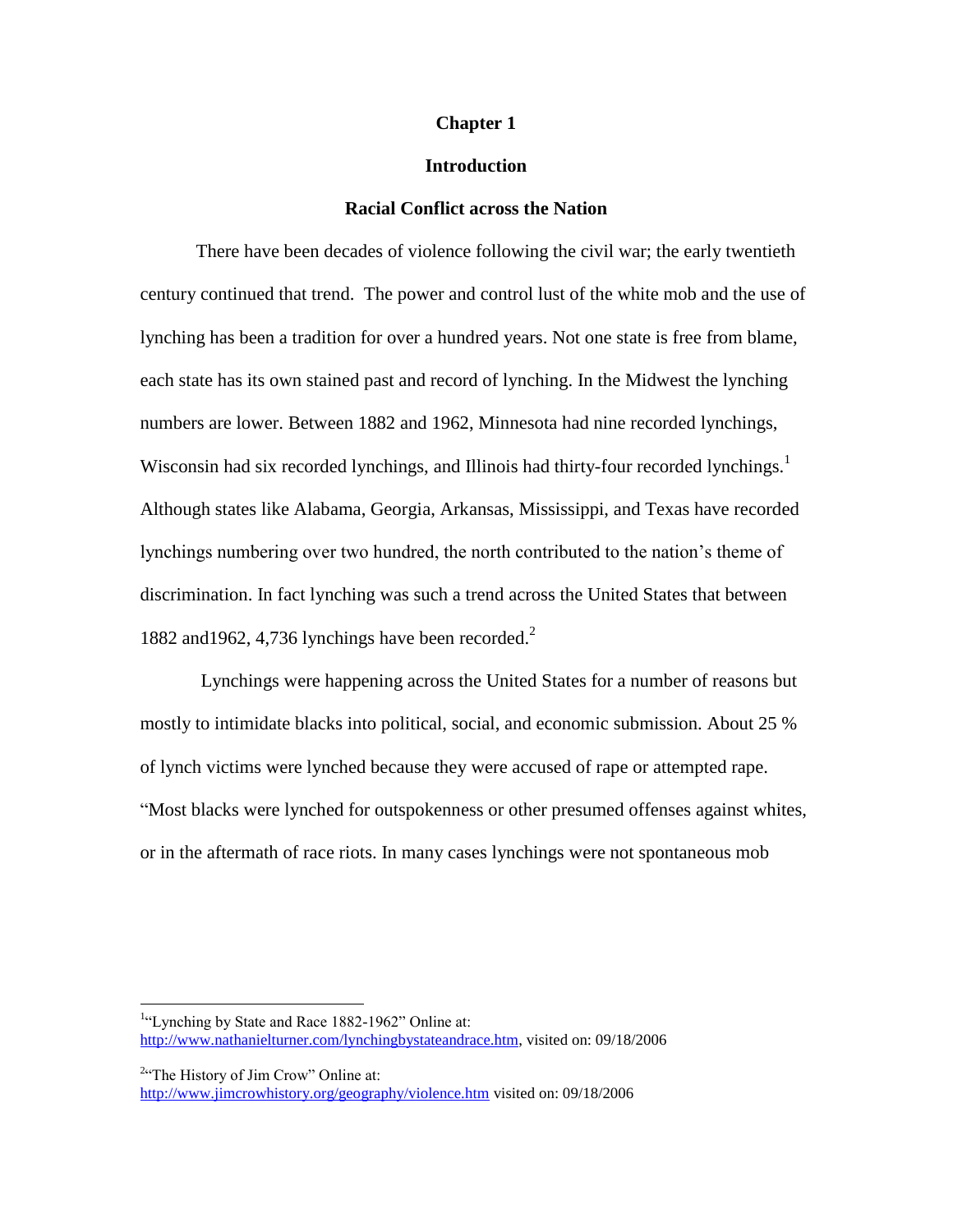violence but involved a degree of planning and law-enforcement cooperation."<sup>3</sup> What did the United States" legal system do about the crimes against blacks?

Today the United States has laws against lynching by state, but these laws were not always in place and were late in coming. Looking back on the legal history of discrimination, most historians are familiar with the Dred Scott case that took place in the U.S. Supreme Court in 1857. "U.S. Supreme Court Chief Justice Roger Taney institutionalized the ideology of the "white man"s republic" in his now infamous DRED SCOTT opinion." This case set a precedent throughout all of the United States that no black individual was a citizen of the United States, regardless of whether or not that person was free or a slave. U.S. Supreme Court Chief Justice Roger Taney stated, "We think that [blacks] are not, and that they are not included, and were not intended to be included under the word "citizens" in the Constitution, and can therefore claim none of the rights and privileges which that instrument provides for and secures to citizens of the United States."<sup>4</sup> This harsh reality for blacks maintained regardless of the fourteenth amendment which was passed July 9, 1868, guaranteeing that all persons born or naturalized in the United States were citizens. A hard question we have to ask ourselves is this: why was a federal anti-lynching law never passed? Still to this day the United States federal government does not have an anti-lynching bill. In fact in on June, 14 2005, every major newspaper was printing similar articles, like the one in the *San Diego Union Tribune* titled "Senate apologizes for refusing to enact an anti-lynching law". This newspaper printed, " 'There may be no other injustice in American history for which the

<sup>3</sup> Dray Philip, *At the Hands of Persons Un known: the lynching of Black America* ( New York: Random House, 2003), 46-48.

<sup>4</sup> Pfeifer, Michael. ROUGH JUSTICE: LYNCHING AND AMERICAN SOCIETY, 1874-1947.Chicago: University of Illinois Press, 2004.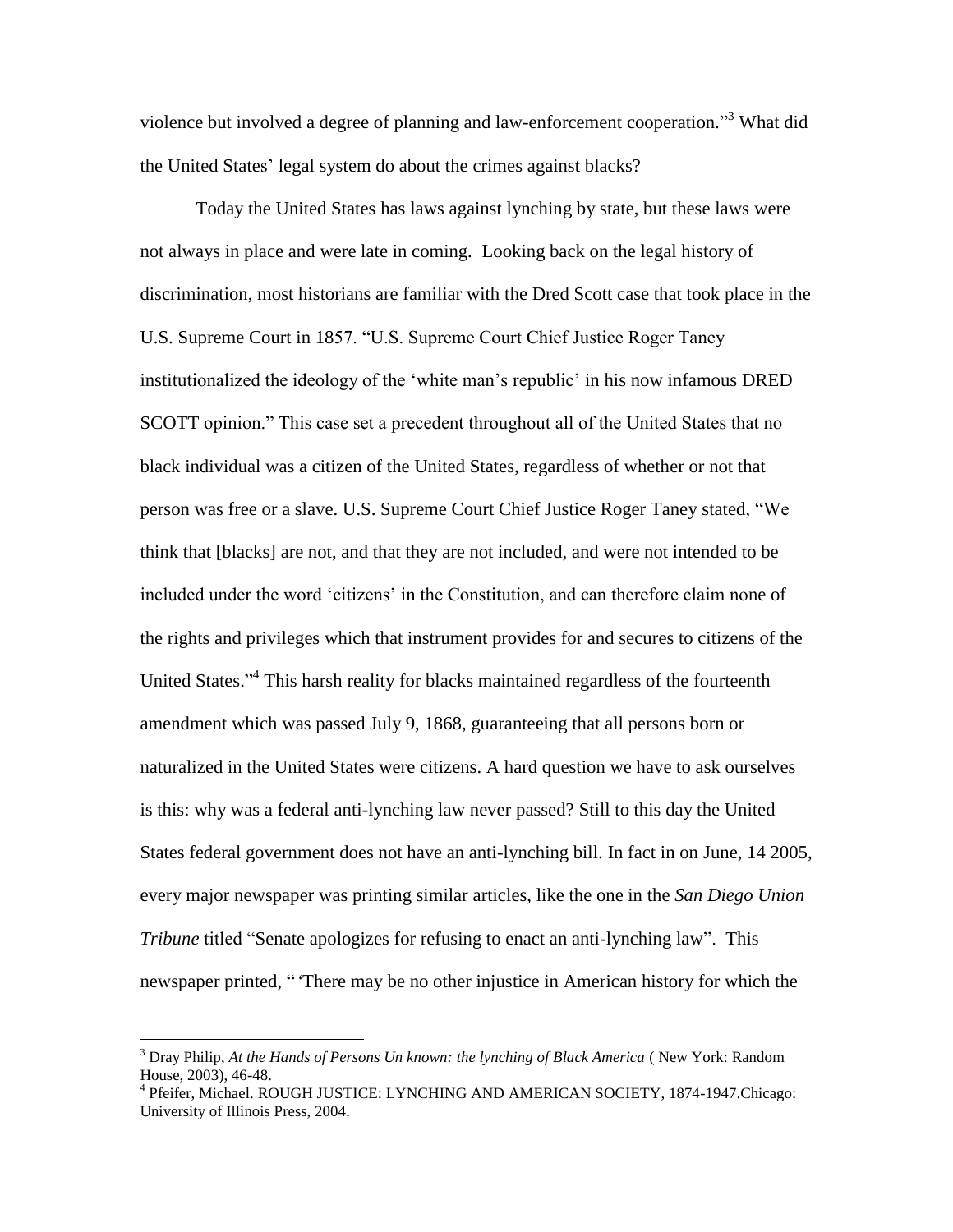Senate so uniquely bears responsibility', Sen. Mary Landrieu, D-La., said before a voice vote in which the Senate apologized for refusing to enact legislation against lynchings and mob violence that terrorized blacks well into the 20th century." <sup>5</sup> Throughout the twentieth century our nation has witnessed appalling crimes of hate and discrimination. Our country has witnessed, statewide lynchings, the Ku Klux Klan"s terror and intimidation, and literacy laws preventing blacks from participating in government—even after the Fifteenth Amendment. Our nation has experienced tremendous loss in the assassinations of great people like Martin Luther King Jr., Lincoln, and Medgar Evers.

More specifically between 1900 and1920, the nation as a whole was experiencing the horrors of lynching. There are many unique and important stories of tragic lynchings during the progressive era. There were forty-one lynchings recorded nation wide during the two decades (1900-1920); the names of those families and friends who have suffered the violence of lynching can be found at the Strange Fruit Organization webpage.<sup>6</sup> Although the nation as a whole was experiencing many changes, including a push for social justice and general equality, there was still race conflict and lynchings. During the progressive era there were some amazing and profound movements happening. Some of the progressive movements include: prohibition, women"s suffrage, growing interest in science and technology, public safety, transportation, and dealing with corruption in government. However the progressive movement meant different things to people of color. To people of color the progressive movement meant the fight for political, social, economic, and class equality. They were searching for de-segregation and fighting

 5 *The San Diego Union Tribune,* 14 June 2005.

<sup>&</sup>lt;sup>6</sup> "Strange Fruit" online at: http://www.strangefruit.org/1900-1920.htm

Visited online: 09/21/2006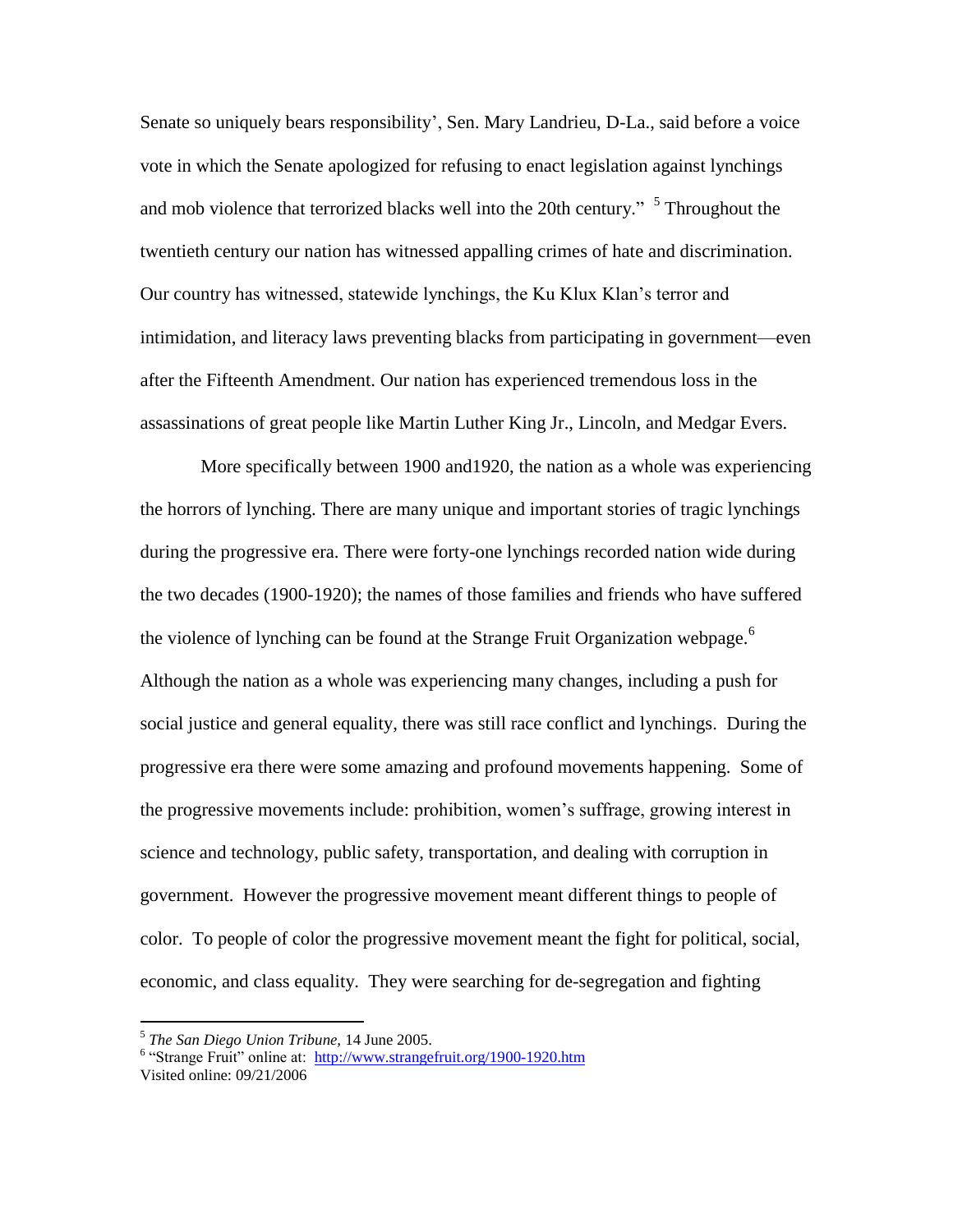against the Jim Crow laws. Intellectuals and advocates like Booker T. Washington, W.E.B Dubois, and Ida B Wells, were fighting their own up hill battle. It was at this time the NAACP formed, The National Association for the Advancement of Colored People. The NAACP was founded in 1909 and was designed to fight the Jim Crow laws, desegregate society, and provide hope, motivation, and resources for colored people.<sup>7</sup> The climate of the United States during the progressive era was one of change, and like most stories, change does not always come easy, and many times experiences regression.

# **Background**

## **Duluth, Minnesota**

On June 15, 1920, the city of Duluth, Minnesota, found itself no exception to racial conflict and the crisis of lynching. Before the tragedy that occurred in June of 1920, Duluth was like many other northern industrial cities. The area was rich with lumber, iron, and of course its greatest resource—Lake Superior. Duluth is located in northeastern Minnesota and is a harbor town to the great Lake Superior. Because of Duluth's resources, the town grew rapidly and became know for shipping and manufacturing.<sup>8</sup>

The population of Duluth in 1920 was 98,917 according to United State's census data. The black population made up less than 1% of the total population in Duluth,

<sup>7</sup> Zangrando, Robert. *The NAACP Crusade Against Lynching, 1909-1950.* Philadelphia: Temple University Press, 1980.

<sup>&</sup>lt;sup>8</sup> "Duluth Lynching Online Resource: Historical Documents Relating to the Tragic Events of June 15, 1920" Online at:<http://collections.mnhs.org/duluthlynchings/html/background.htm> visited on: 9/18/2006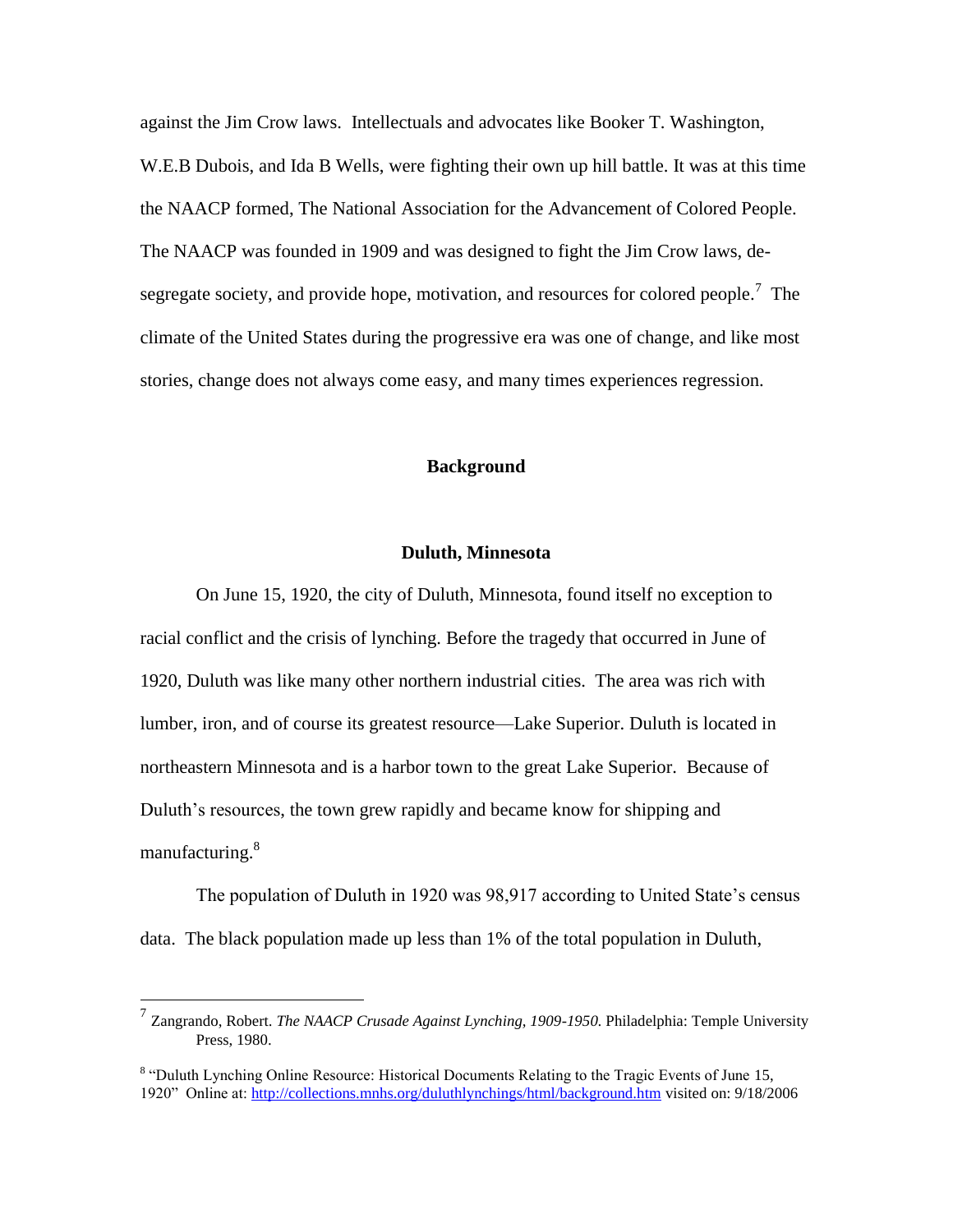recorded at  $3,927$ . Blacks in Duluth held a variety of jobs; most were portors, waiters, janitors, and factory workers. Because of the iron abundance, steel corporations recruited blacks to work in the factories, which brought many blacks to Duluth and other parts of northern Minnesota.<sup>10</sup> Segregation within Duluth caused the Blacks to live in ghettos downtown, while the whites lived in upscale neighborhoods like Morgan Park. Even though the populations were largely separated within the city, tension lurked among the white population. Since U.S. Steel was the city"s largest employer and was recruiting blacks from the south, blacks resided all over the western portion of the city near the mill. Most blacks resided in an area of Duluth in the "western most tip" of the city called Gary.  $11$  Duluth was experiencing changes after WWI had ended. Soldiers were coming home to jobs that had been filled with migrant workers, and race relations tensions surfaced. The red scare which promulgated throughout the nation hit Duluth as well. Accusations and fear caused many Americans to believe rumors about people who could be unpatriotic; many people suspected immigrants and local blacks.

 9 "Minnesota- Race and Hispanic Origins for Selected Large Cities and Other Places: Earliest census to 1990" Online at:<http://www.census.gov/population/documentation/twps0076/MNtab.pdf> visited on: 09/21/006

 $10$  "Duluth Lynchings Online Resource: Historical Documents Relating to the Tragic Events of June 15, 1920" Online at:<http://collections.mnhs.org/duluthlynchings/html/background.htm> visited on: 09/18/2006 <sup>11</sup> Fedo, Michael. *The Lynchings in Duluth.* St. Paul: Minnesota Historical Society 2000.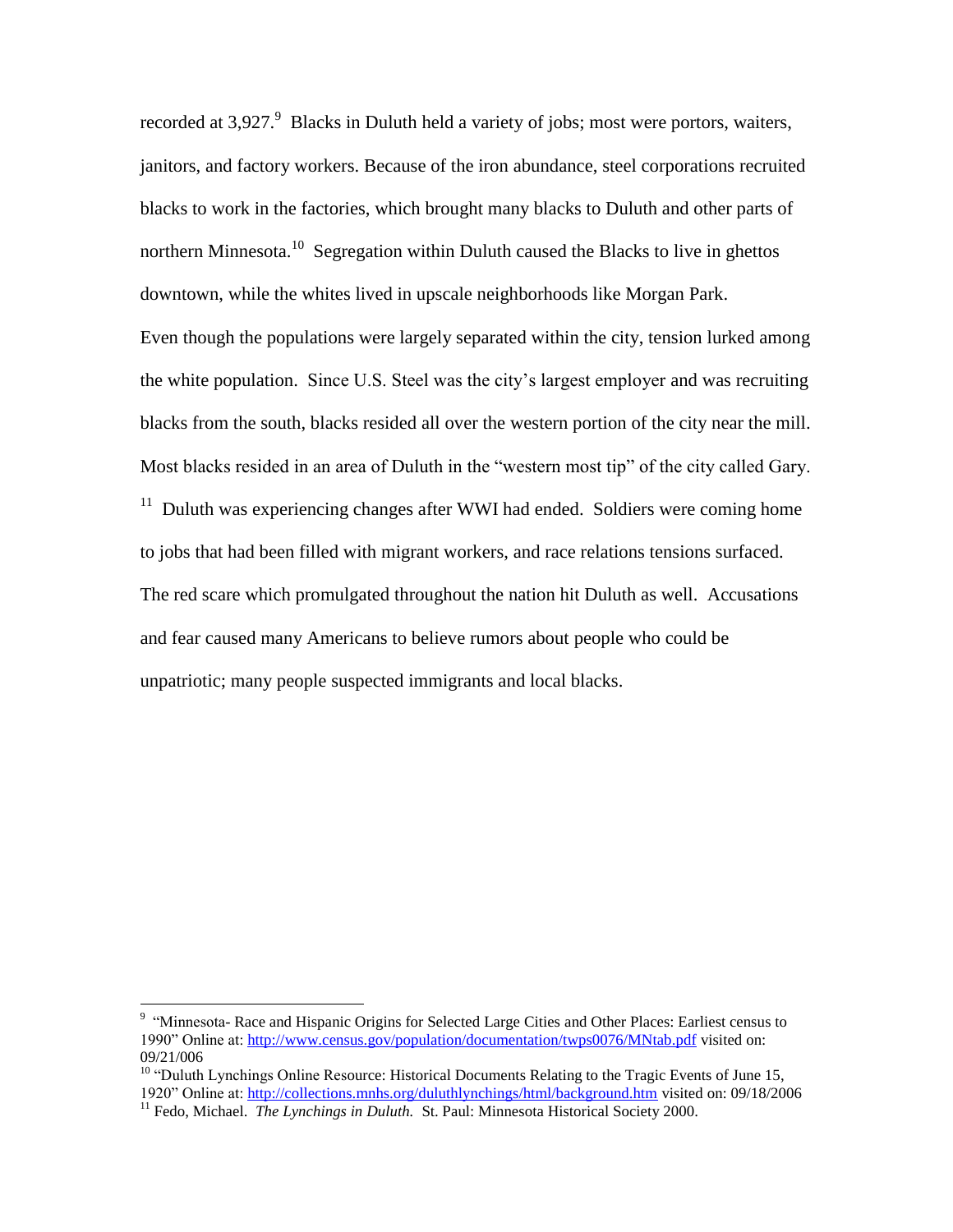### **Chapter 2**

### **John Robinson Circus in Duluth**

### **June, 14 1920**

The progressive era brought new and exciting social, technological, and economic changes to American society. The phenomena of the circus both peaked and began to lose its appeal during this time. Transportation by rail was booming and this allowed for circuses to travel the country. "The number of circuses traveling on rails reached its high point in 1911, when thirty-two shows toured the country."<sup>12</sup> The growth of the railroad allowed the John Robinson circus to tour in Duluth, Minnesota on June 13, 1920. The John Robinson Circus was known for its sideshows and Big Top performances. The John Robinson Circus employed roughly one hundred and twenty blacks, as cooks and set up and take down technicians. When the circus arrived in Duluth, the circus manager had a meeting with Duluth's chief of police John Murphy. Murphy had heard about the number of blacks employed with the circus and was worried about the trouble they might have caused. The manager of the circus promised that none of his black workers would cause any problems for the police or the people of Duluth. It was during this conversation that Murphy warned the manager to keep the black workers out of certain parts of towns, as there were some white people who "did not care for Blacks". <sup>13</sup> Most of the people in Duluth holding racist attitudes of blacks were veterans. They told stories about American black soldiers luring white women, and not doing their job on the front line. Veterans' bad attitudes were heightened when they came home to their steel factory positions only to find that blacks were working in their positions. There were even Klan members in

 $\overline{a}$ <sup>12</sup> "The Circus in America Timeline 1906-1940" Online at: <http://www.circusinamerica.org/public/timelines?date1=1906&date2=1940> Viewed : 09/22/2006

<sup>&</sup>lt;sup>13</sup> Fedo, Michael. *The Lynchings in Duluth.* St. Paul: Minnesota Historical Society 2000.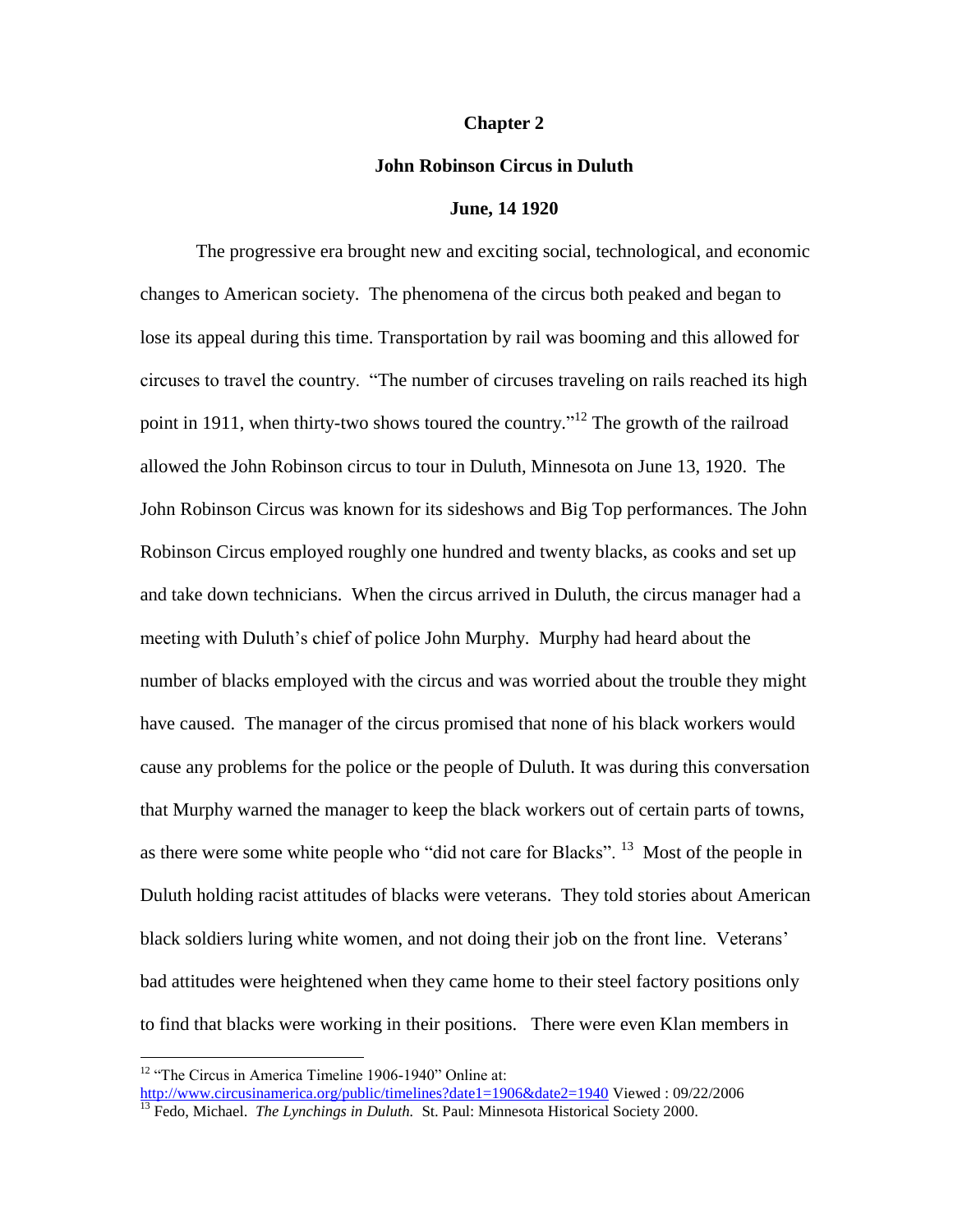Duluth who were articulating running blacks out of the city. With all of these hateful attitudes, Police chief Murphy had much to fear about the added black population due to the circus. $14$ 

Regardless of the fears of chief Murphy, the John Robinson circus was booming by Monday night June 14, 1920. By seven p.m. the Big Top show performed for hundreds of Duluth citizens. The show began packing up the animals around nine p.m., and some people gathered to watch the large animals being placed in their cages and box cars. Two of the people who were hanging around the tents were Irene Tusken, age nineteen, and her male companion, James Sullivan, age eighteen. They ventured out of the crowds to a nearby field close to where the black cook tent was. It is unclear in the police reports what happened next, since neither Tusken nor Sullivan ever openly discuss the details.

According to police reports, James Sullivan called Chief of Police John Murphy stating that Irene Tusken had been raped at gun-point. Strangely the call came at one a.m. only after Sullivan had went to work at the Northern Ore Docks and loaded one boat. It was not until after two a.m. that the police arrived at Irene Tusken's home.

Sullivan reported that the two were followed by six blacks out to the field and one of the blacks grabbed Sullivan"s arms while another black pressed a gun to the back of his head and told him to "Be quiet, or I'll blow your brains out". <sup>15</sup> One of the blacks went through Sullivan"s pockets and removed a watch, looked at it, and put it back. A

<sup>&</sup>lt;sup>14</sup> Fedo, Michael. *The Lynchings in Duluth.* St. Paul: Minnesota Historical Society 2000 <sup>15</sup> "Duluth Lynching Online Resource: Historical Documents Relating to the Tragic Events of June 15, 1920" Online at:<http://collections.mnhs.org/duluthlynchings/details.cfm?DcmntID=81&Sequence=1> Viewed on 09/25/2006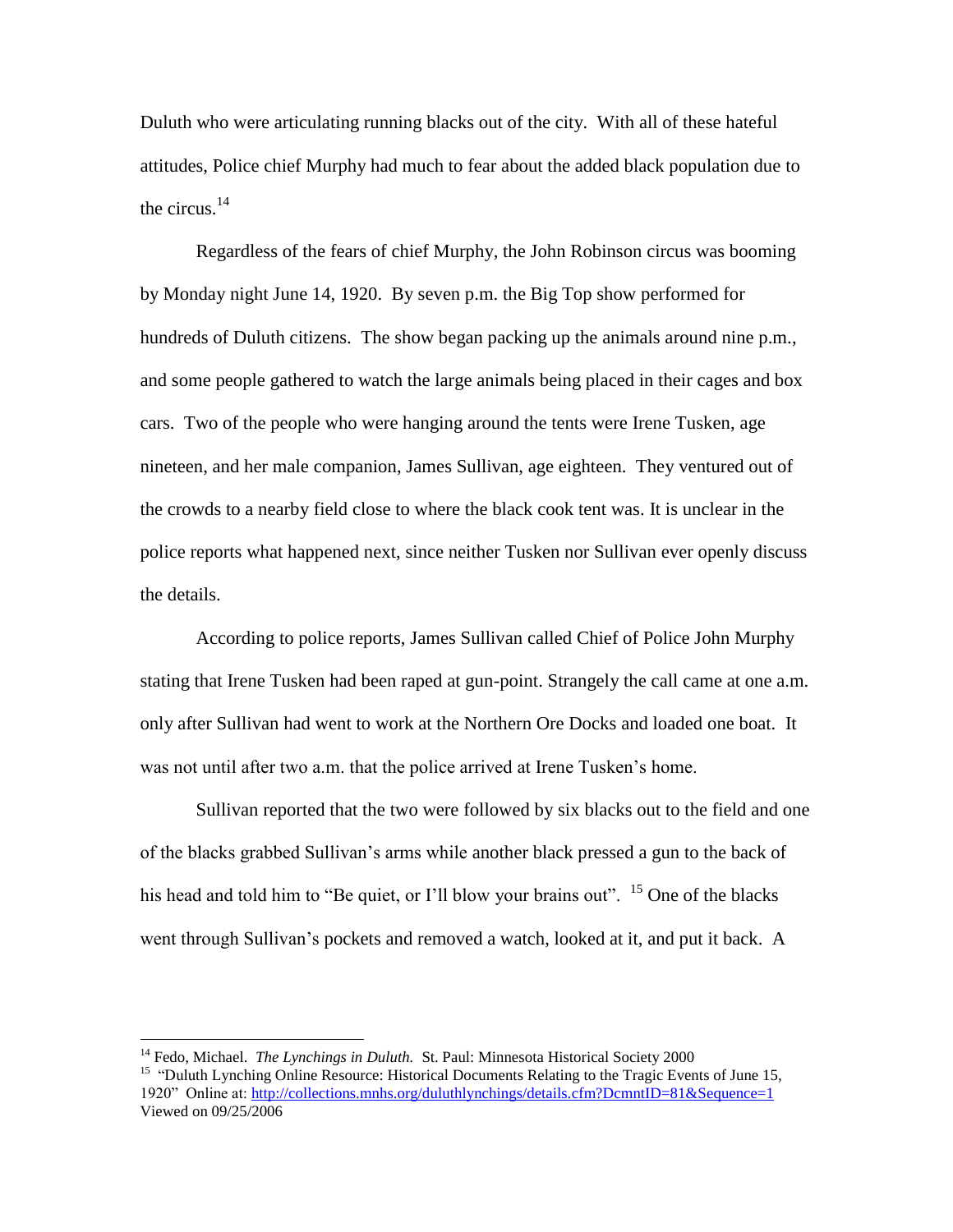third black grabbed Tusken, took her to the bush, and raped her. Tusken reported that she fainted and did not remember the ordeal.

The John Robinson circus train was ordered to be held, and every black worker of the circus was taken in to be interviewed by the Duluth police. After the interviews, thirteen blacks were taken under arrest, and the circus train was released to continue its track to Virginia, Minnesota, without thirteen of its workers.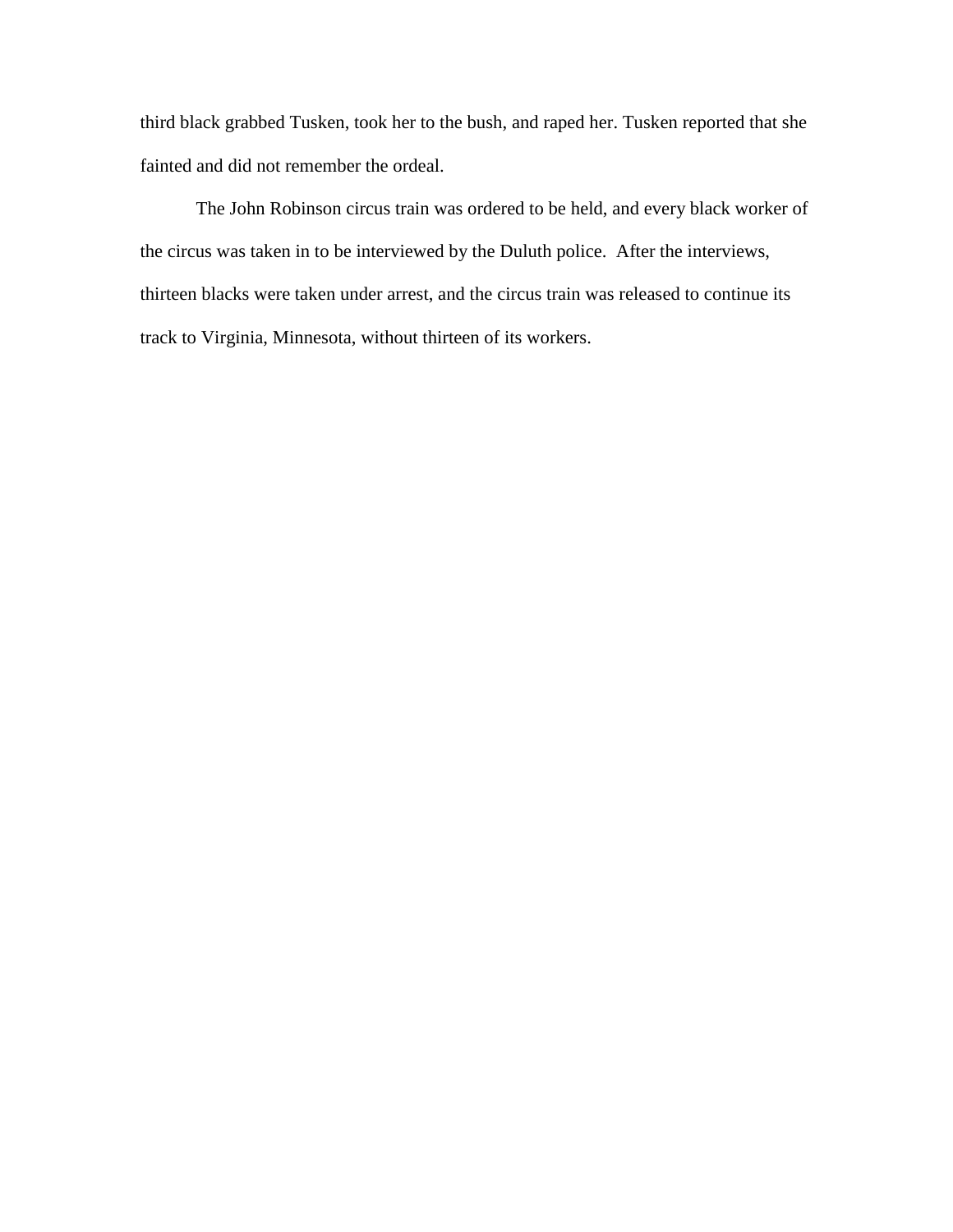### **Chapter 3**

### **June 15, 1920: The Events leading up to the Lynchings**

By seven in the morning on June  $15<sup>th</sup>$  Chief Murphy concluded that seven of the thirteen blacks were clearly innocent and they were released. Six remained, only five of which were recorded as "believed to be a part of the alleged rape".  $^{16}$  The sixth black, Isaac McGhie, at age nineteen was the youngest of the group, was being held only as a material witness, not for the crime.

Meanwhile at the home of Irene Tusken, Dr. David Graham was making a house call to examine her. After a medical examination the following descriptions were written: "The girl felt no pain or tenderness through the speculum and digital exam".<sup>17</sup> Dr. Graham concluded there were no signs of physical assault.

However the medical report concluding that rape was highly unlikely was not the story circulating through Duluth. By lunch time most of west Duluth had heard of a white girl ravished by black men. Many were outraged. How could this happen to one of their own? Louis Dondino was one of the outraged Duluth citizens, living and working on the west side. He heard the news and began driving throughout Duluth in his truck rounding up friends, hoping they could do something to help. By late afternoon Dondino found many crowds gathering on the street, hearing murmurs of rape and frustration. Dondino was aware that the law gave rapists thirty years of jail time, not death, and feared that something like this would happen again if they did not do something. Leonard Hedman, a friend of Dondino's, said, "If the law won't kill them, then by God, the people will",

<sup>&</sup>lt;sup>16</sup> http://collections.mnhs.org/duluthlynchings/details.cfm?DcmntID=74&Sequence=1

<sup>&</sup>lt;sup>17</sup> Fedo, Michael. *The Lynchings in Duluth.* St. Paul: Minnesota Historical Society 2000 (33)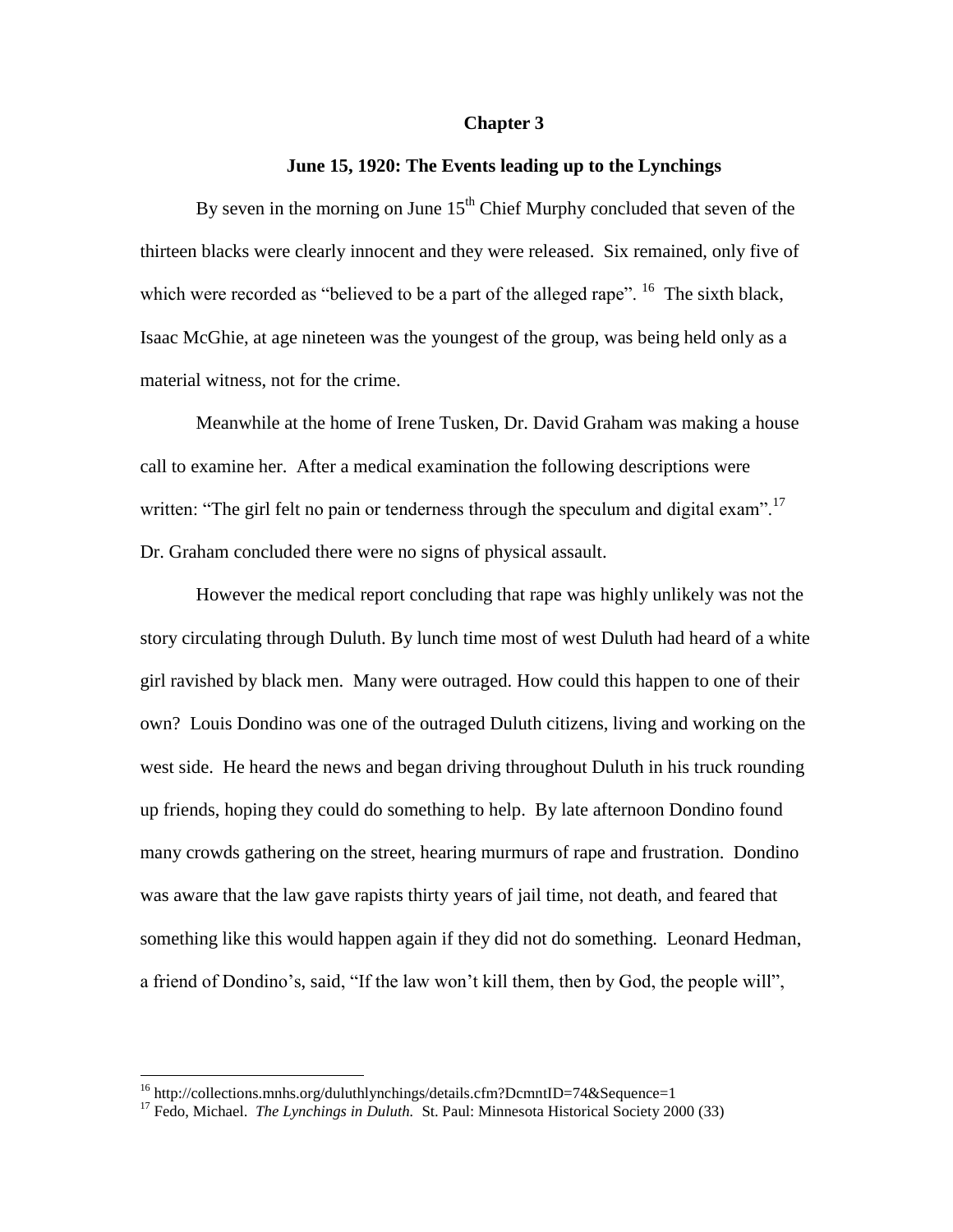referring to the alleged black rapists.<sup>18</sup> Talk began among people on the streets of Duluth. A consensus was formed that the people should take the blacks from jail and give them a punishment the law would not.

Sergeant Olson was one of the keepers of the jail on the night of the fifteenth. He received a call around five p.m. from another officer warning him that a mob was beginning to form. The officer told Olson that he heard rumors that this mob was going to break the blacks out of jail and punish them. Sergeant Olson was known for his capability to handle himself in a fight, and he figured if some men tried breaking in his jail he could handle them. However the call did frighten Olson enough not to leave for a dinner break that night. $^{19}$ 

Meanwhile, while Olson was listening to his stomach grumble, five men were entering Siegel"s Hardware Store, directly across the street from the station. The men were taking yards of rope to purchase, and when the clerk saw this, he said, "This is on the house, boys, you're doing a good thing."  $20$ 

Across the entire city of Duluth people heard of the news, thanks in part to the *Duluth Herald*, which discovered the news and released papers early. The title on the front page in big front read: "*West Duluth Girl Victim of Six Negroes*". The caption directly underneath read: "Attacked on circus grounds while watching loading of show. Pistol at head keeps her escort from raising an out cry. Three Negroes under arrest confess their part in crime."<sup>21</sup> By six p.m. there were a large number of people gathered

<sup>&</sup>lt;sup>18</sup> Fedo, Michael. *The Lynchings in Duluth.* St. Paul: Minnesota Historical Society 2000 (37)

<sup>&</sup>lt;sup>19</sup> Fedo, Michael. *The Lynchings in Duluth.* St. Paul: Minnesota Historical Society 2000 (46)

<sup>20</sup> Fedo, Michael. *The Lynchings in Duluth.* St. Paul: Minnesota Historical Society 2000 (48) <sup>21</sup> <http://collections.mnhs.org/duluthlynchings/details.cfm?dcmntID=91&sequence=1> viewed online 09/18/2006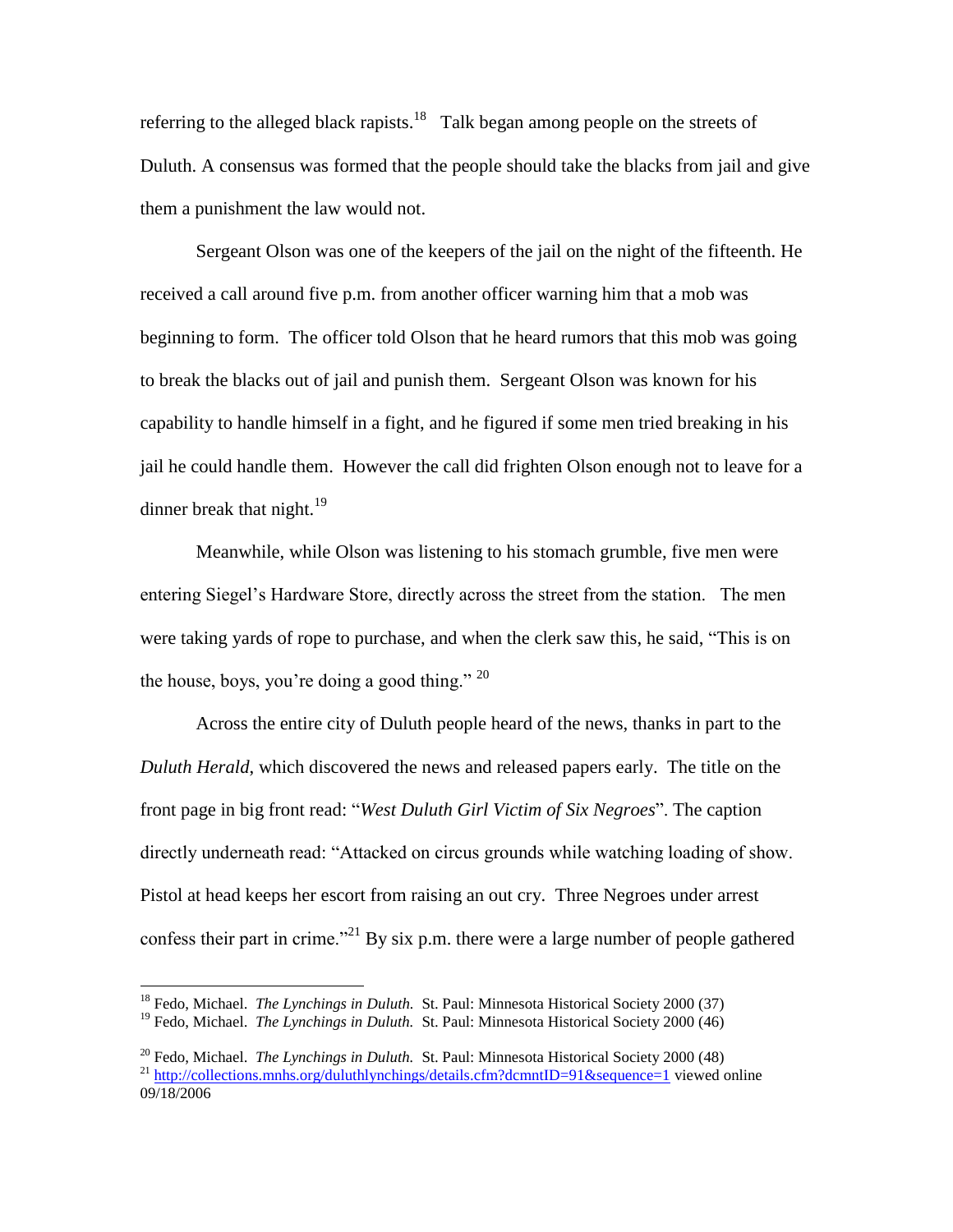downtown on Superior Street. Some of the people were there in reaction to the paper, or from other rumors being spread, and still others were there out of sheer curiosity. One person interviewed after the lynchings said, "There was intense energy, excitement and aggression all around". William Murnian, the Commissioner of Public Safety, noticed the large gathering downtown, but he decided it was not a big deal and the police could handle it if anything got out of hand.<sup>22</sup> By seven p.m. a green truck with Dondino, Hedman, and other men were driving up and down Superior Street rallying the crowd yelling things like, "Let"s hang the black niggers".

At this point a well respected member of the community was called by the police to try to reason with the mob. Judge William Cant appeared on the street to try to calm the people. He gave a short speech to the mob saying, "Men, I can understand your anger tonight. This is wrong. Look what happened in Omaha. The riot there disgraced the city. The honor of Duluth is at stake. Most of you are law abiding citizens, and if you do this terrible thing, you will never live it down, and neither will Duluth." One man from the mob responded "You"d only have to hang "em yourself anyways. We"ll save you the bother". Attempts to let the law run its course were useless; the mob was intent on their mission.<sup>23</sup>

<sup>22</sup> Fedo, Michael. *The Lynchings in Duluth.* St. Paul: Minnesota Historical Society 2000 (51)

<sup>23</sup> Fedo, Michael. *The Lynchings in Duluth.* St. Paul: Minnesota Historical Society 2000 (52-56)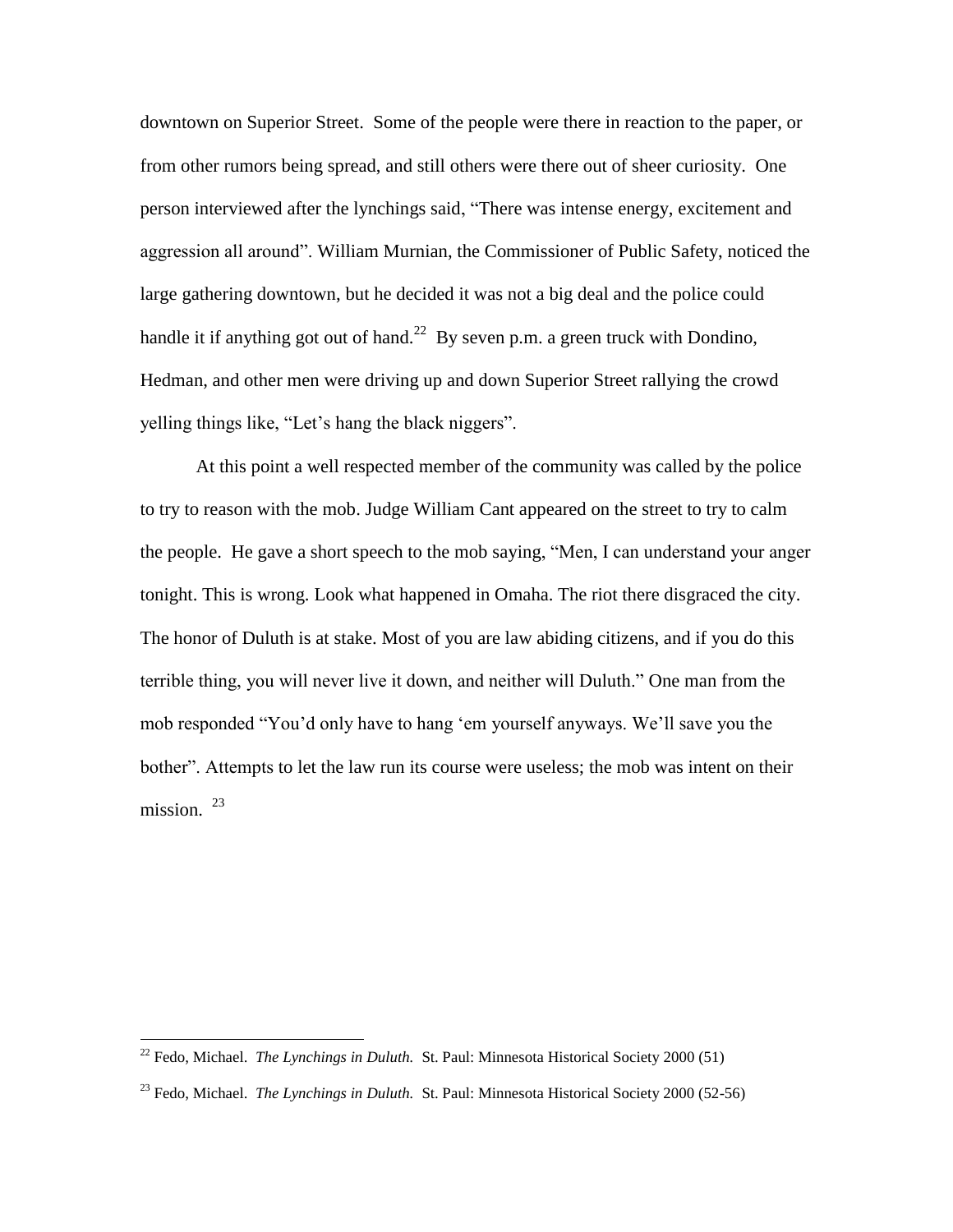### **Chapter 4**

# **June 15th 1920: The Lynching**

*The ghastly body swaying in the sun The women thronged to look, but never a one Showed sorrow in her eyes of steely blue; And little lads, lynchers that were to be, Danced round the dreadful thing in fiendish glee. —***from "The Lynching" by Claude McKay<sup>24</sup>**

Nothing could stop the mob from breaking into the station. By 8:30 p.m. the first two ground floor windows had been smashed and the station was under siege. The mob fought against officers, and as Olson was being swung at he realized, "These men are going to take the black prisoners". Almost ten thousand people gathered in the streets to ensure the "niggers" were hung. The mob brought in a hose and overpowered the police. The police made a decision that moment that sealed the fate of the blacks in jail—they choose not to use their guns against the mob.  $25$ 

The blacks in their cells realized their fate as they saw the officers being beaten down. Isaac McGhie rocked on the ground of his cell repeating "Help me, Jesus….help me, Jesus. Lord Jesus please help me". He was alone in the boy"s division floor, and had no one to talk to. He was in a panic. The rest of them were silent; earlier in the night they

<sup>&</sup>lt;sup>24</sup> Dray, Phillip. *At the Hands of Persons Unknown: The Lynching of Black America. Random House,* 2002.

<sup>25</sup> Fedo, Michael. *The Lynchings in Duluth.* St. Paul: Minnesota Historical Society 2000 (81-89)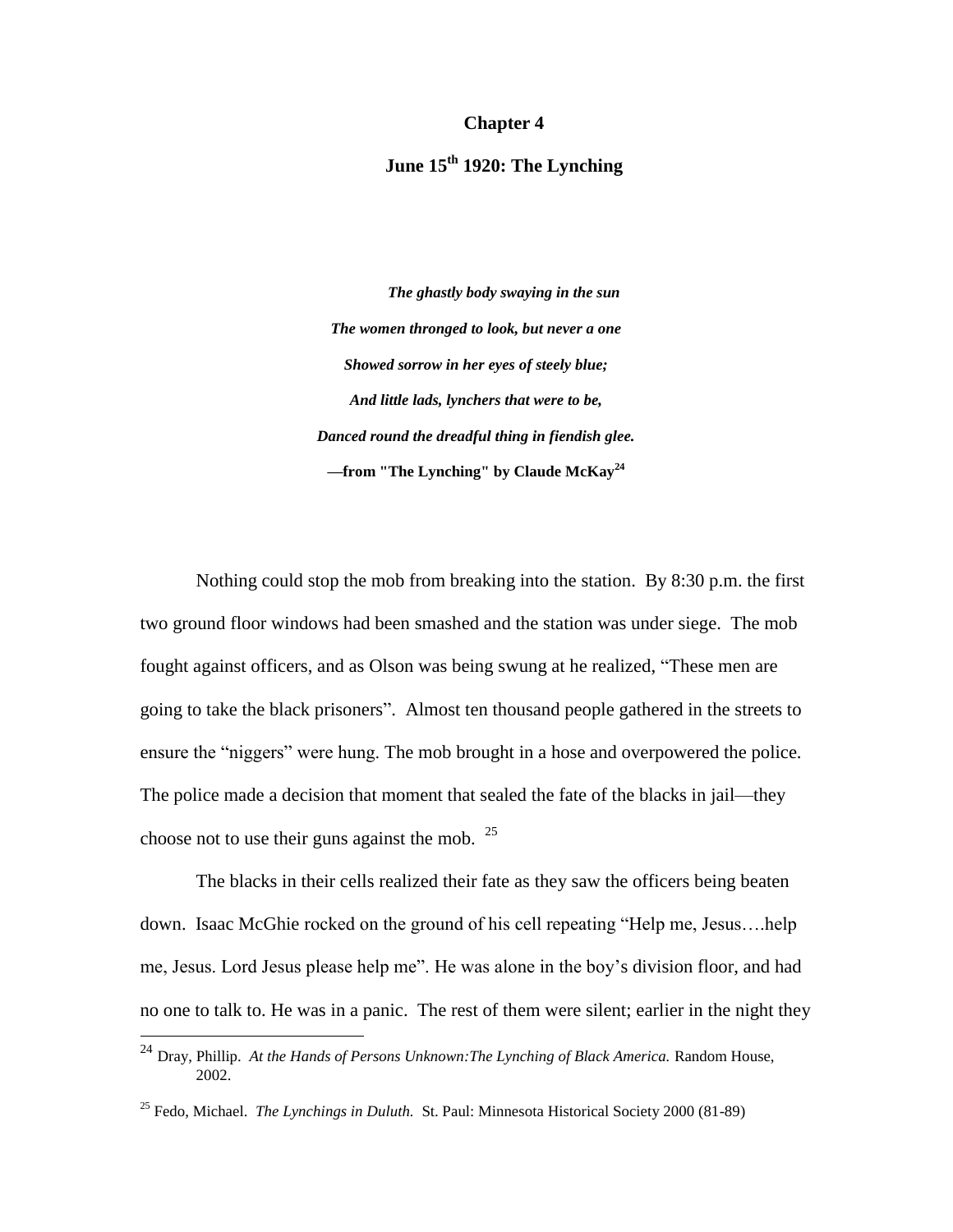were heard screaming for help, but by 10:40 p.m. there was nothing but quiet prayers, sobs, and silence. All of these men were from the south and no strangers to lynch law and the power of an angry mob. They knew of past stories when a black man had touched a white woman, and there was nothing more horrible than that for white men. They held onto a faint hope that just maybe this northern city had no racial animosity. That hope quickly dissolved as the mob finally broke through the grill separating them from the blacks. $26$ 

Loney Williams was the first prisoner reached by the mob. They found him hiding underneath his cot curled in a ball. As they came into take him from his cell, he said a prayer and vomited out of sheer fear. He heard the mob yelling " Get "em! Kill the black son of bitches!" Isaac McGhie, up the stairs in the boy"s division, was the next man the mob took. They beat him and threw him down the stairs. Isaac McGhie was crying out "Oh God, oh God, I am only twenty years old. I have never done anything wrong. I swear I didn't. Oh God, my God, help me."  $27$ 

One of the prisoners, John Thomas, tried to reason with the mob telling them that none of the men had done anything. The response from the mob was "You niggers"ll swing! Every damn one of you!" The mob had been working on the neighboring cell of Elias Clayton, and a cheer arose when the cell door was forced open. Clayton was beaten severely and was forced to sit in his cell as McGhie was thrown in with him. White men stood guard outside the cell, and told the others there would be a trial in the cell. After a short while all six blacks were in the cell and the "trail" began. All of the blacks pleaded their innocence. The mob did not care. So they picked the two blacks closest to the door,

<sup>26</sup> Fedo, Michael. *The Lynchings in Duluth.* St. Paul: Minnesota Historical Society 2000 (93-94)

<sup>&</sup>lt;sup>27</sup> Fedo, Michael. *The Lynchings in Duluth.* St. Paul: Minnesota Historical Society (97)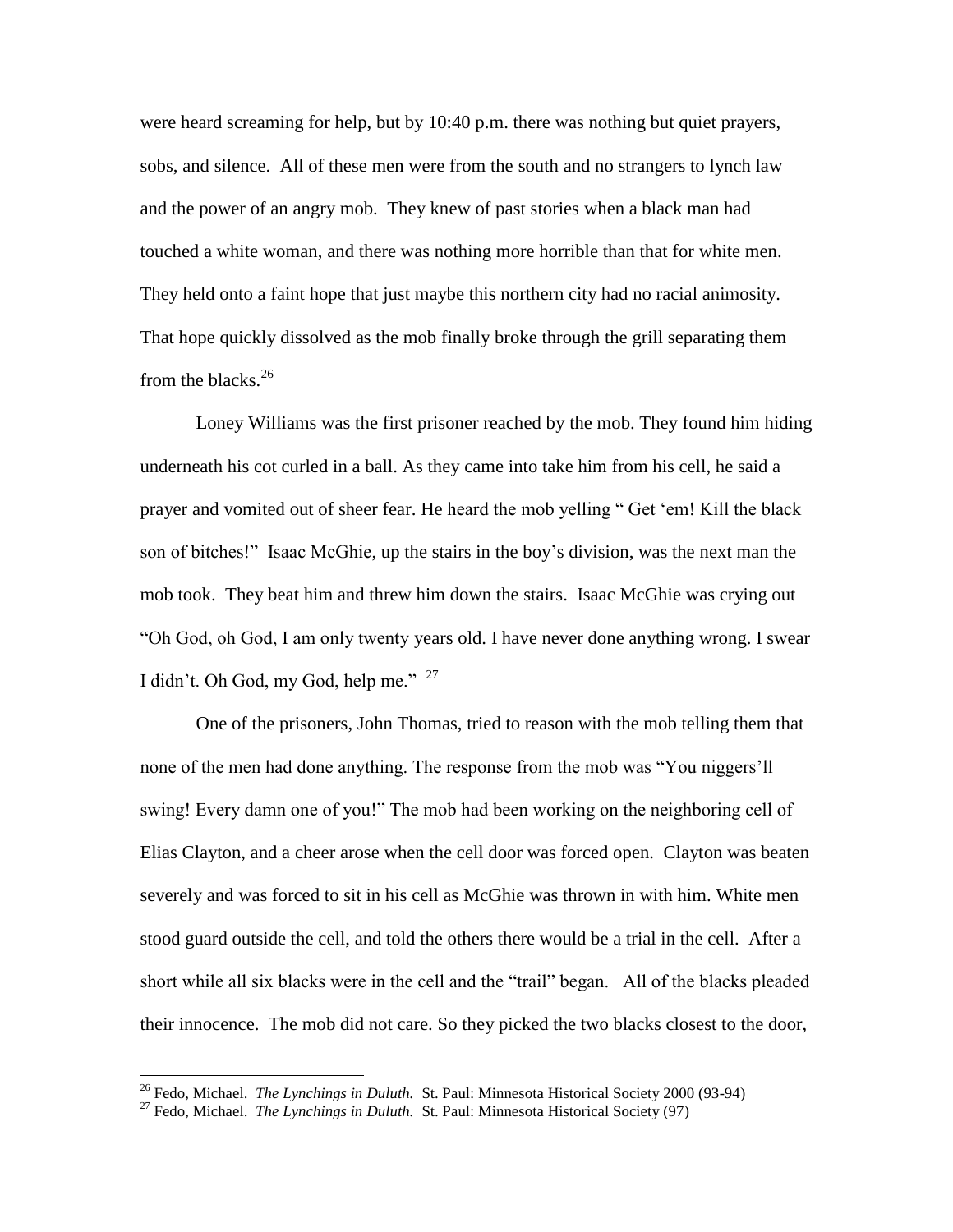Isaac McGhie and Elmer Jackson, and handed them off, beating them all the way outside of the station. The two blacks were dragged to the light pole on the corner of First Street and Second Avenue downtown. Albert Johnson, a mob member who traveled in Louis Dondino"s truck, climbed the light pole and began to rope it up. As Isaac McGhie came closer to the light pole, Johnson suddenly felt sick. He realized he would be the man taking the lives of the black men.

Two priests had been called by sympathetic overseers, Father Maloney and Father Powers. Both men were well respected in the community and came out to the corner of First and Second to try to reason with the mob. Father Maloney yelled out, "This is terribly wrong boys. In the name of God, stop it. You will be sorry for this the rest of your lives." One man from the mob responded back, "Stay out of this, Father. This has nothing to do with God." Father Powers, seeing the mob placing the rope around McGhie's neck, climbed the pole to try to stop the lynching. He yelled over the crowd, "Men, you don"t know this man is guilty. I know this crime is the most horrible one, but let the law take its course." The mob chanted back, "To hell with the law! Lynch him! Remember the girl!" Regardless of the priest's pleas, the noose was tightened and Isaac McGhie was hung.<sup>28</sup>

Elmer Jackson was hauled up to the pole. He looked up calmly at Isaac McGhie who was hanging before him, and threw out the dice in his pocket, saying, "I won"t need these any more in this world." The noose was tightened around his neck, and as his body

<sup>&</sup>lt;sup>28</sup> Fedo, Michael. *The Lynchings in Duluth.* St. Paul: Minnesota Historical Society (105-107)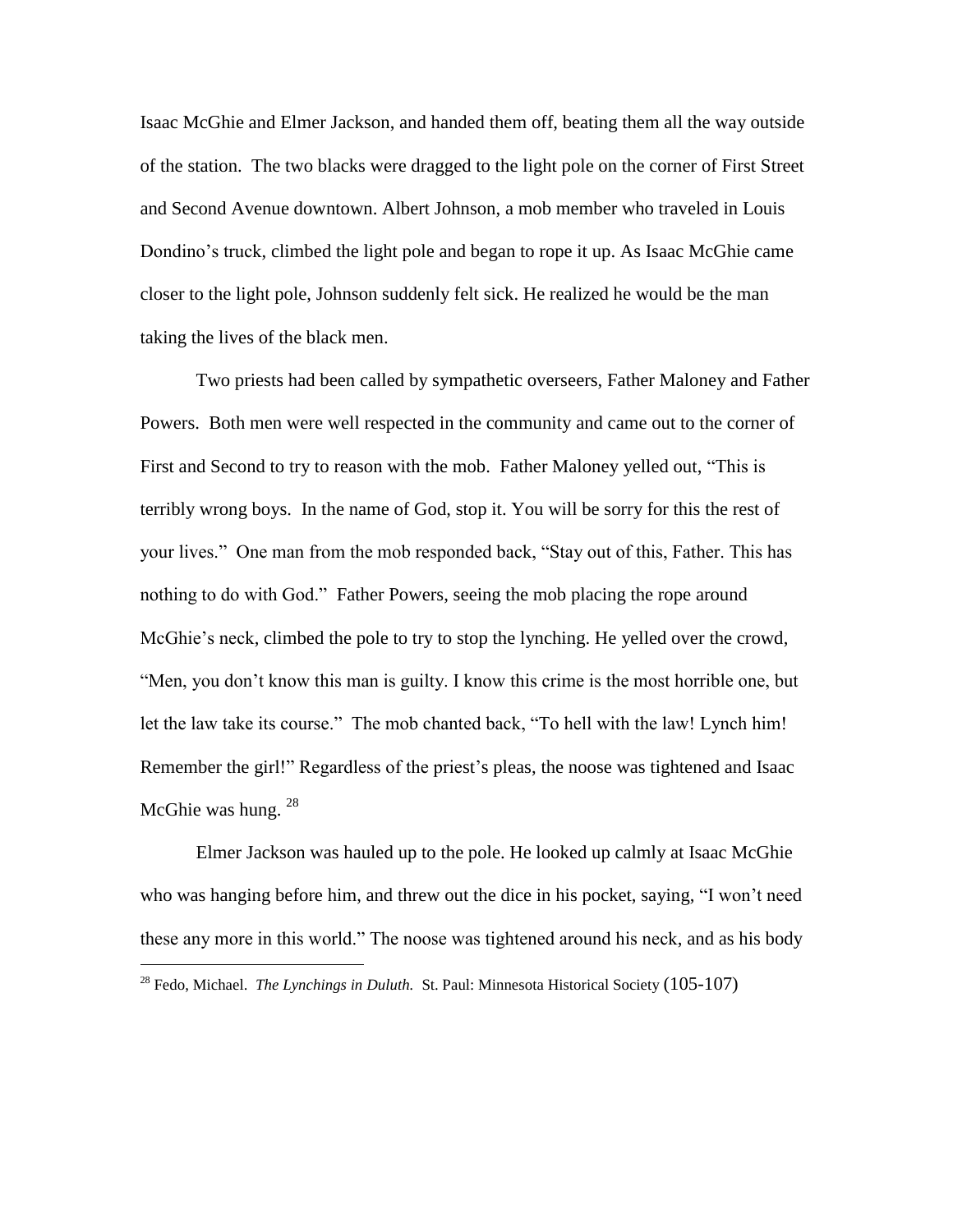was pulled up, he went into dying convulsions, and the crowd went wild, cheering and whistling.  $^{29}$ 

Meanwhile, back in the cell, the remaining blacks were still being questioned. A third black was fed to the mob, nineteen-year-old Elias Clayton. He too was brought to the light pole on the corner of First and Second. As he got closer to the pole he saw the bodies of McGhie and Jackson and screamed, "Please, Oh God, don"t kill me! I am innocent!" The mob roared out "Lynch the third one!" Several men struck Clayton on his way to the pole. When he got there a knot was secured around his neck and he was hung. A man on top of the pole kicked his face as his body was twitching to its death. When that man came to the ground he was honored as a hero. The crowd shook his hand and patted him on the back, celebrating his violent act.<sup>30</sup>

Immediately following the lynching, people in the mob suggested that someone take a picture of the lynched blacks. Ralph Greenspun, a photographer from Superior, Wisconsin, took several photographs. A man yelled, "Send them pictures to Alabama, tell them to keep their niggers."

Immediately following the lynching, the National Guard arrived, armed with rifles. They were instructed by Major Beecher to form a line around the police station, and, under no condition, let anyone in. Chief Murphy took the remaining prisoners to Superior where they would stay for the remainder of the night.

### **Chapter 5**

### **The Mob meets a Soft Law**

# **June 17th 1920**

<sup>29</sup> Fedo, Michael. *The Lynchings in Duluth.* St. Paul: Minnesota Historical Society (108)

<sup>&</sup>lt;sup>30</sup> Fedo, Michael. *The Lynchings in Duluth.* St. Paul: Minnesota Historical Society (109-110)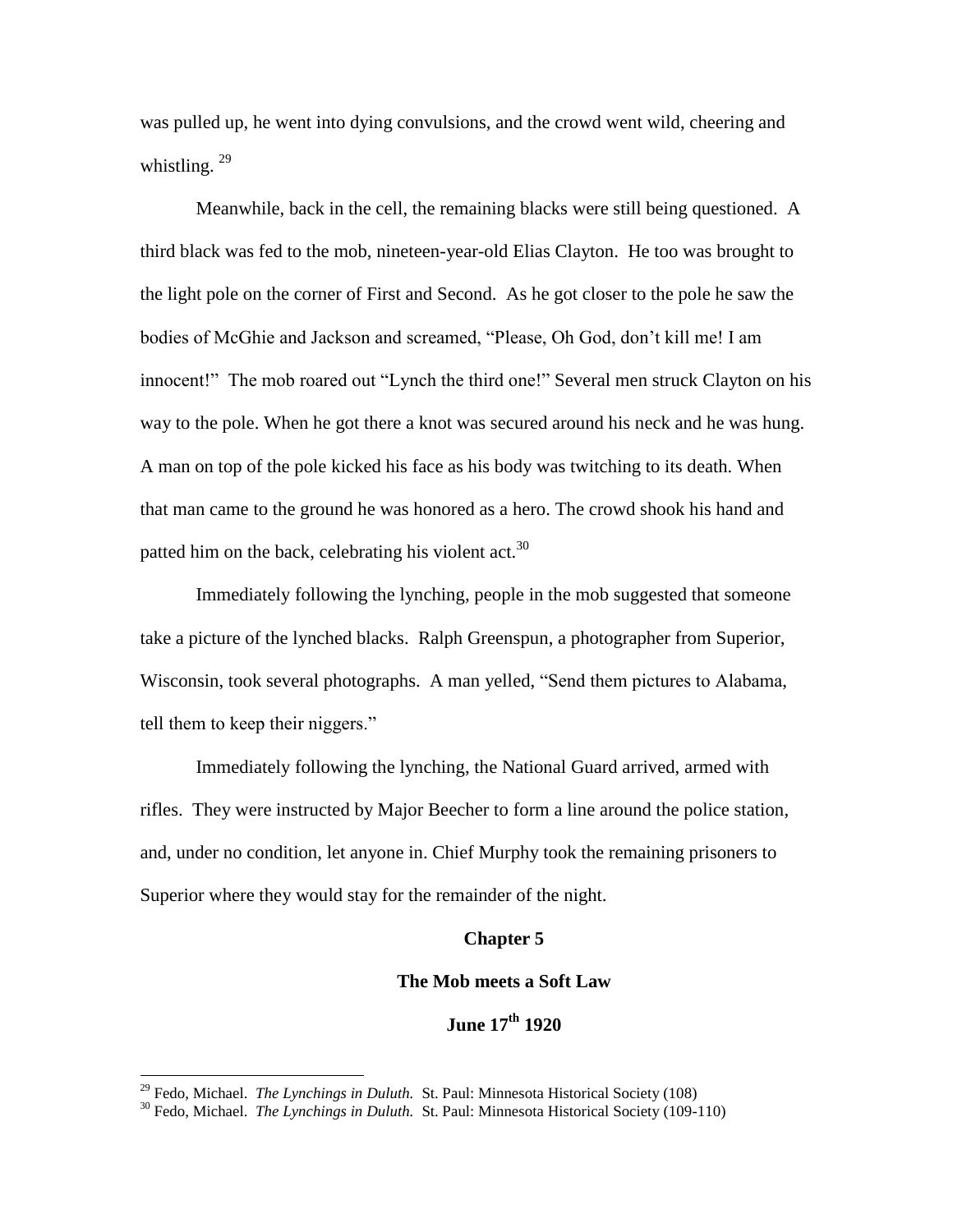Two days after the horrific lynchings on June  $17<sup>th</sup>$  a Grand Jury was convened. District Court Judge William A. Cant presided over the trail. In his opening statements to the Grand Jury he said, "The most atrocious crime in all our history has been committed in the open defiance of authority, in disregard of law and attended by horrors such as will ineffaceably scar the minds and conscience of us all".<sup>31</sup>

The trail lasted weeks and many men were brought before the jury. The jury had a difficult time deciphering the instigators of the lynchings. The Grand Jury issued thirty-seven indictments for the lynch mob. Twenty-five indictments were issued for rioting, and only twelve were issued for the crime of murder in the first degree.

Sadly only three men were found guilty. Louis Dondino, Carl Hammerberg, and Gilbert Stephenson were found guilty of rioting. They each served less than fifteen months in prison.

Even more tragic is the fact that not one man was ever convicted of murder. Justice for Elias Clayton, Isaac McGhie, and Elmer Jackson was never done. These men lay in graves in Duluth's Park Hill Cemetery, while their perpetrators go largely unpunished. $32$ 

<sup>31</sup> Fedo, Michael. *The Lynchings in Duluth.* St. Paul: Minnesota Historical Society (128-129)

<sup>32</sup> <http://collections.mnhs.org/duluthlynchings/html/legalproceedings.htm> Viewed online at: 10/01/2006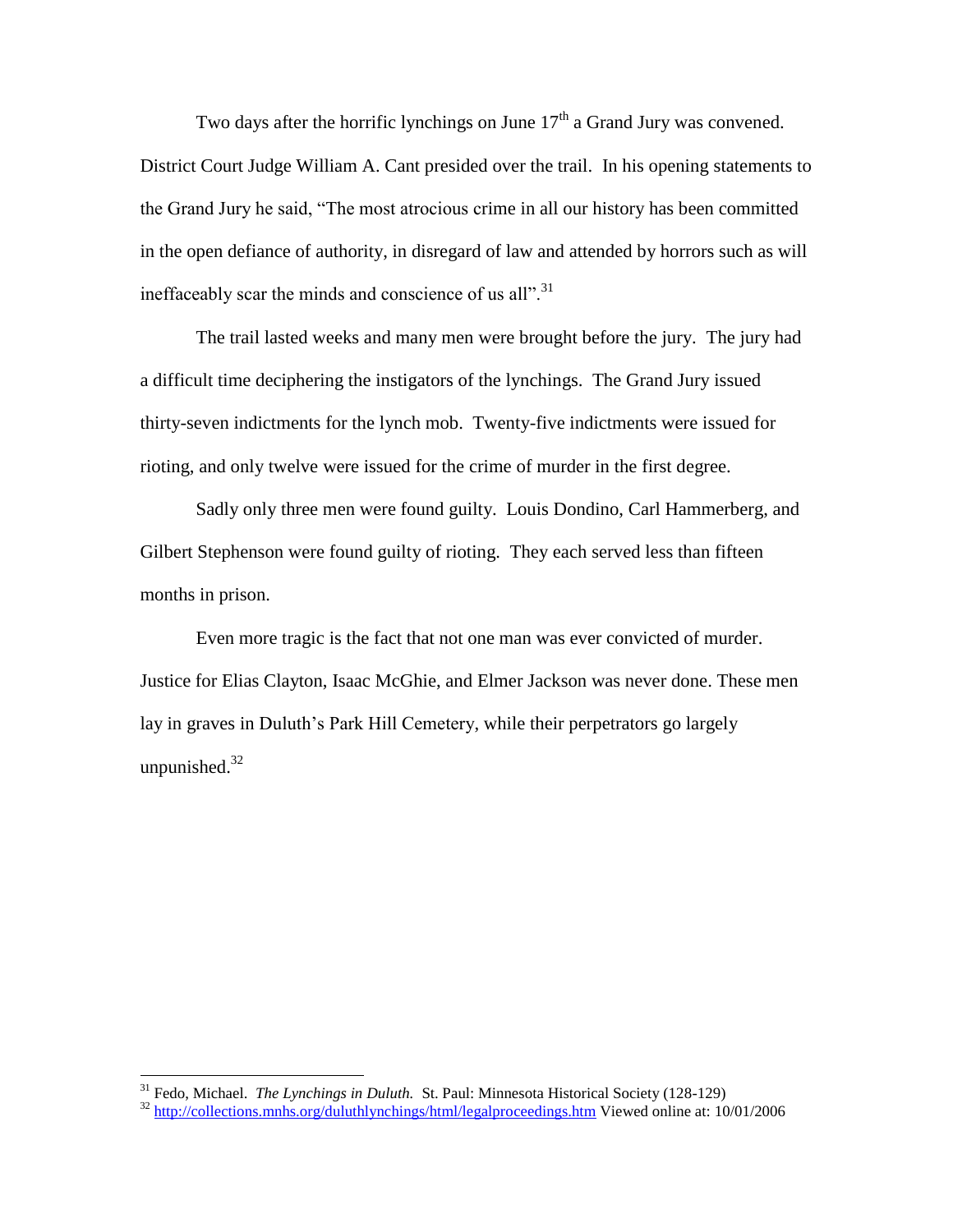## **Chapter 6**

# **Repercussions and the NAACP**

This narrative has many repercussions that still echo in Minnesota today, as well as in the United States. The NAACP was just getting its start eleven years prior to the lynchings in Duluth. On February 12 of 1909, the National Association for the Advancement of Colored People was founded. In began in Baltimore, Maryland, and had a few regional offices. The only chapter of NAACP in Minnesota was in St. Paul. The president of the St. Paul chapter was Governor Joseph Burnquist. He had made the decision to send troops up to Duluth upon hearing of the lynching. It was his job to oversee and work on behalf of the African Americans in his community and state.

After hearing of lynchings in Duluth, the field secretary of NAACP in Minnesota, James Weldon Johnson sent a telegram to Governor Burnquist. The telegram was dated June 15, 1920, and it reported:

"The National Association for the Advancement of Colored People offers all possible assistance in apprehending murderers who battered down door of the jail at Duluth last night and lynched three Negroes accused of connections with attack on girl. Prompt apprehension and rigorous punishment of lynchers of Negroes and of the law of the state of Minnesota will have wholesome and salutary effect throughout the nation. As governor of the state and president of the St. Paul branch of the NAACP may we urge you use every power at your command to prevent further disorder and arrest the lynchers. Commend action in sending troops. Advise us if we can be of assistance. Can furnish investigator if needed." 33

The NAACP became very active in pursuing this case. In fact by September of 1920, a local branch of the NAACP was formed in Duluth. Many of blacks who did not leave the city joined to feel strong again. The blacks in Duluth had witnessed the power of the mob on June 15, 1920, and as result the black population in Duluth fell drastically.

<sup>33</sup> Fedo, Michael. *The Lynchings in Duluth.* St. Paul: Minnesota Historical Society (115)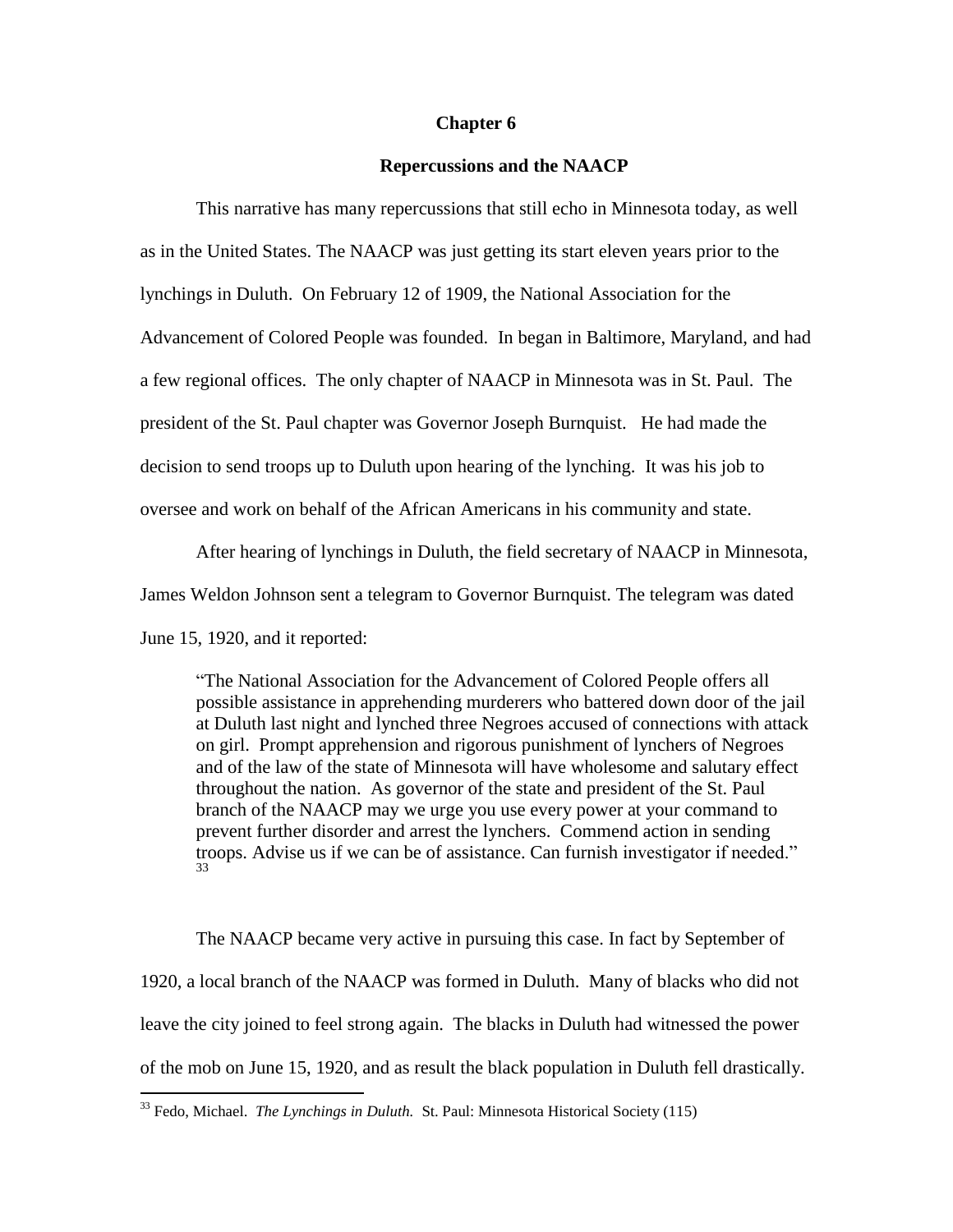What once was a thriving community of blacks in west Duluth rapidly dwindled down to even more of a minority. According to the U.S. census, the city as a whole grew in the next ten years following 1920 by 2,000 people, but the black population dropped by 16 percent.

There was a huge migration out of Duluth and into St. Paul and Minneapolis. According to the U.S. census data, the Twin Cities" black population in Minnesota grew by roughly 2,000 between the years of 1920 and 1930.<sup>34</sup>

Regardless of the fear and movement of blacks, some did stay and became active members of the NAACP. Dr. W.E.B. Du Bois came to Duluth in September of 1920 to address a large audience, and to celebrate the opening of the new branch.

Across the nation the NAACP was taking big strides. Lynching was occurring across the nation and the NAACP responded by creating more local branches across the United States. In 1917 the "NAACP won a battle to enable African Americans to be commissioned as officers in World War I. Six hundred officers were commissioned, and 700,000 black men registered for the draft".  $35$  In 1918, in response to the lynchings, the NAACP successfully persuaded Woodrow Wilson to make a national public statement against lynching. By 1922 the NAACP was publishing ads in all major newspapers speaking against lynching. Much of these national actions were a result of lynchings that were happening similar to the Duluth lynching.

Progress remained but the NAACP still wanted more, in April of 1918 they teamed up with Dyer and Merrill Moores to introduce an anti-lynching bill that would

<sup>&</sup>lt;sup>34</sup> Viewed online at: <http://www.census.gov/population/documentation/twps0076/MNtab.xls> Viewed on 10/01/2006

 $35$  http://en.wikipedia.org/wiki/NAACP#1909 to 1941 Viewed online: 10/01/2006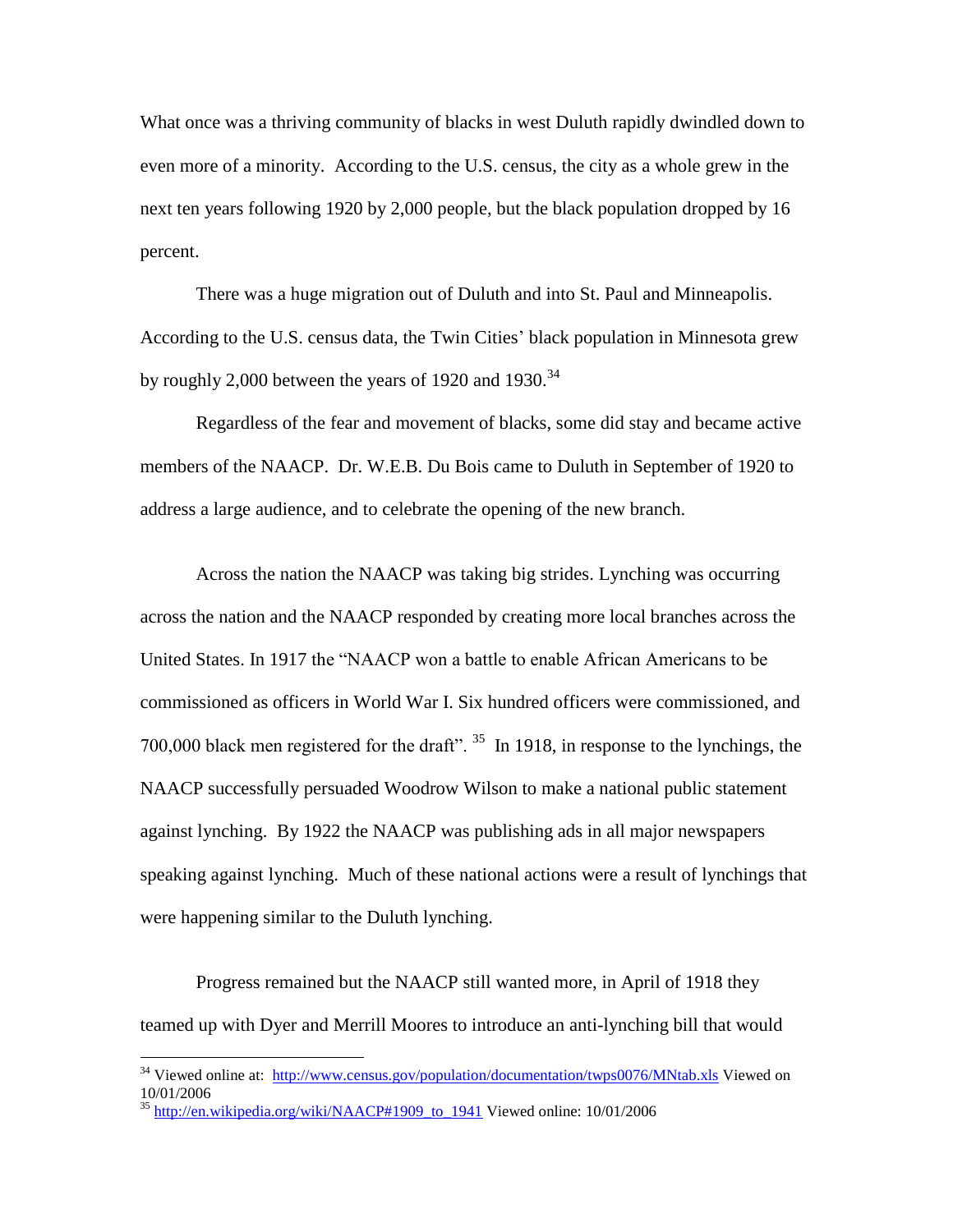allow for federal prosecution of mob members guilty of lynching. The proposal defined the mob as three or more persons acting without authority at law. The bill was designed to call upon the powers of the Fourteenth Amendment; the bill would "guard citizens of the United States against lynching", and hold a state liable for not upholding the federal law.<sup>36</sup> The bill passed in the House of Representatives in 1922, but because of southern control in the Senate the bill did not pass.<sup>37</sup>

The bill was called the Dyer bill and the NAACP would use the features of this bill in every anti-lynching campaign they took across the nation. When the NAACP in Duluth campaigned with Nellie Francis, a black activist from St. Paul, a state-wide antilynching bill was signed into law April 21, 1921. In 1937 a new leader in the NAACP, Walter White, tried again to press for another federal anti-lynching bill. Representative Joseph Gavagan was designated to design the bill. The bill defined a lynch mob as "an assemblage composed of three or more persons acting [together] without authority of law, to kill or injure any person in the custody of any peace officer. . . . The Gavagan bill stated that any local or state officer who refused to protect an individual in custody or to prosecute lynch mob members would be guilty of a felony punishable by a fine up to \$5,000 and imprisonment up to five years. Any officer actually aiding a lynch mob would face a prison term of from five to 25 years. Finally, the bill made the county where a lynching took place liable for damages of \$2,000 to \$10,000 payable to an injured victim or, if killed, to his survivors. Missing from this bill, however, were any federal penalties

<sup>36</sup> Zangrando, Robert. *The NAACP Crusade Against Lynching, 1909-1950.* Philadelphia: Temple University Press, 1980. (42-43)

<sup>37</sup> Zangrando, Robert. *The NAACP Crusade Against Lynching, 1909-1950.* Philadelphia: Temple University Press, 1980. (71-73)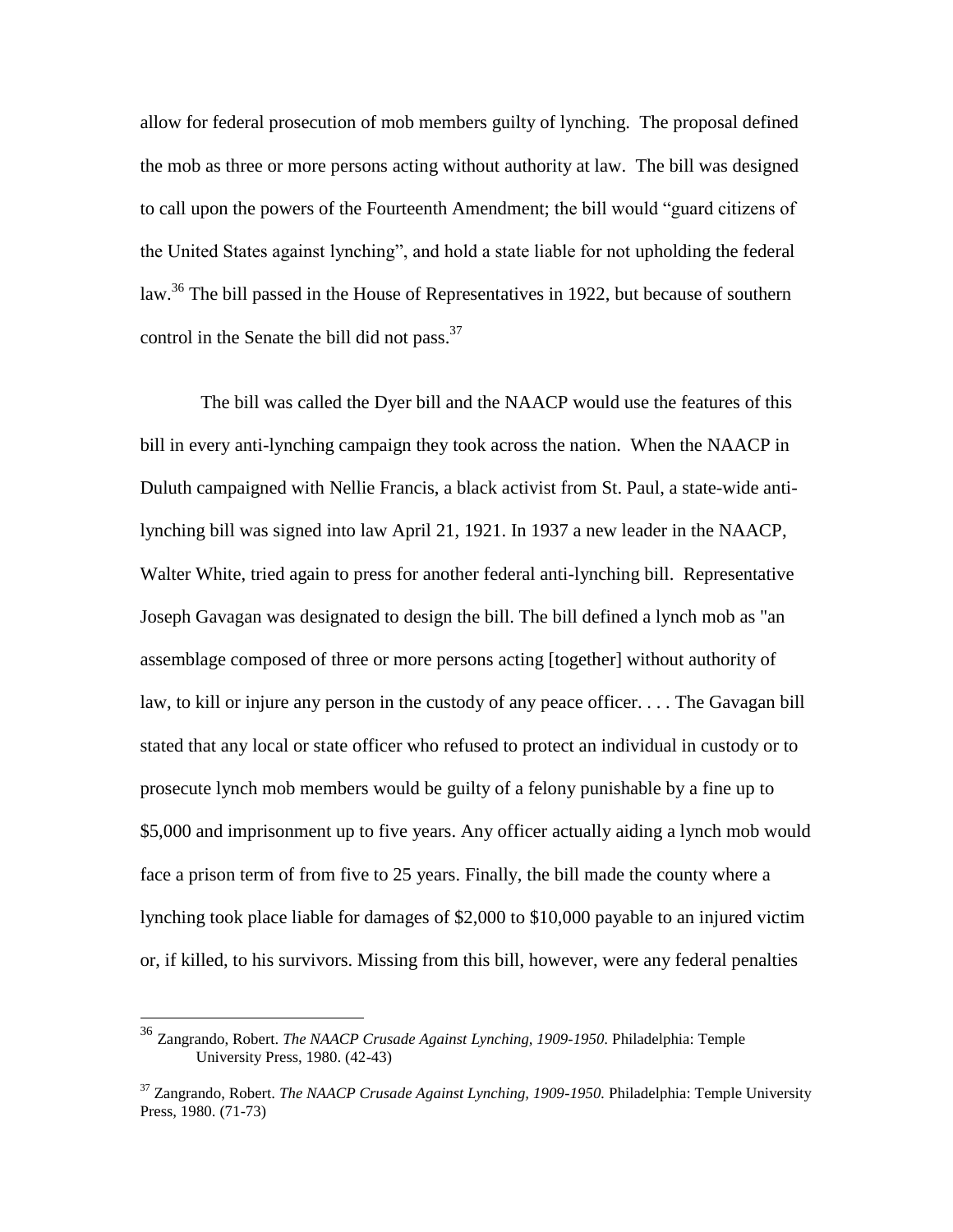for the lynchers themselves."<sup>38</sup> The bill passed both in 1937 and 1940 but died in the senate due to filibusters. In 1949 a democratic senator from Minnesota, deeply impacted by the lynchings in Duluth, introduced a bill to make lynching against federal law; [Hubert Humphrey"](http://gi.grolier.com/presidents/ea/vp/vphumph.html)s bill also was never signed into law. Over two hundred anti-lynching bills have been introduced to congress. All were destroyed by the senate.

Despite action taken nationally and locally, a national anti-lynching bill was never passed.

Recently the nation has seen a more powerful reaction to hate crimes like lynching. Race, ethnicity, and religion motivate 88 percent of all hate crimes in America, according to research done by the Constitutional Rights Foundation. The [Hate Crimes](http://www.adl.org/issue_government/hate_crime_sentencing_act.html)  [Sentencing Enhancement Act of 1994](http://www.adl.org/issue_government/hate_crime_sentencing_act.html) increased penalties for hate crimes that were selected "because of the actual or perceived race, color, religion, national origin, ethnicity, gender, disability, or sexual orientation of any person."<sup>39</sup> Also, in 1994, a Violence Against Women Act was passed. "The bill includes a new Federal civil remedy for victims of gender-based violent crimes. This provides them with the right to compensatory and punitive damage awards as well as injunctive relief."  $40$ 

<sup>38</sup> [http://www.crf-usa.org/bria/bria10\\_3.html](http://www.crf-usa.org/bria/bria10_3.html) Viewed online at 10/12/2006

 $39$ [http://www.adl.org/issue\\_government/hate\\_crime\\_sentencing\\_act.asp](http://www.adl.org/issue_government/hate_crime_sentencing_act.asp) Viewed online at: 10/12/2006 40 [http://www.crf-usa.org/bria/bria10\\_3.html](http://www.crf-usa.org/bria/bria10_3.html%20%20Viewed%20online%2010/12/2006) Viewed online at 10/12/2006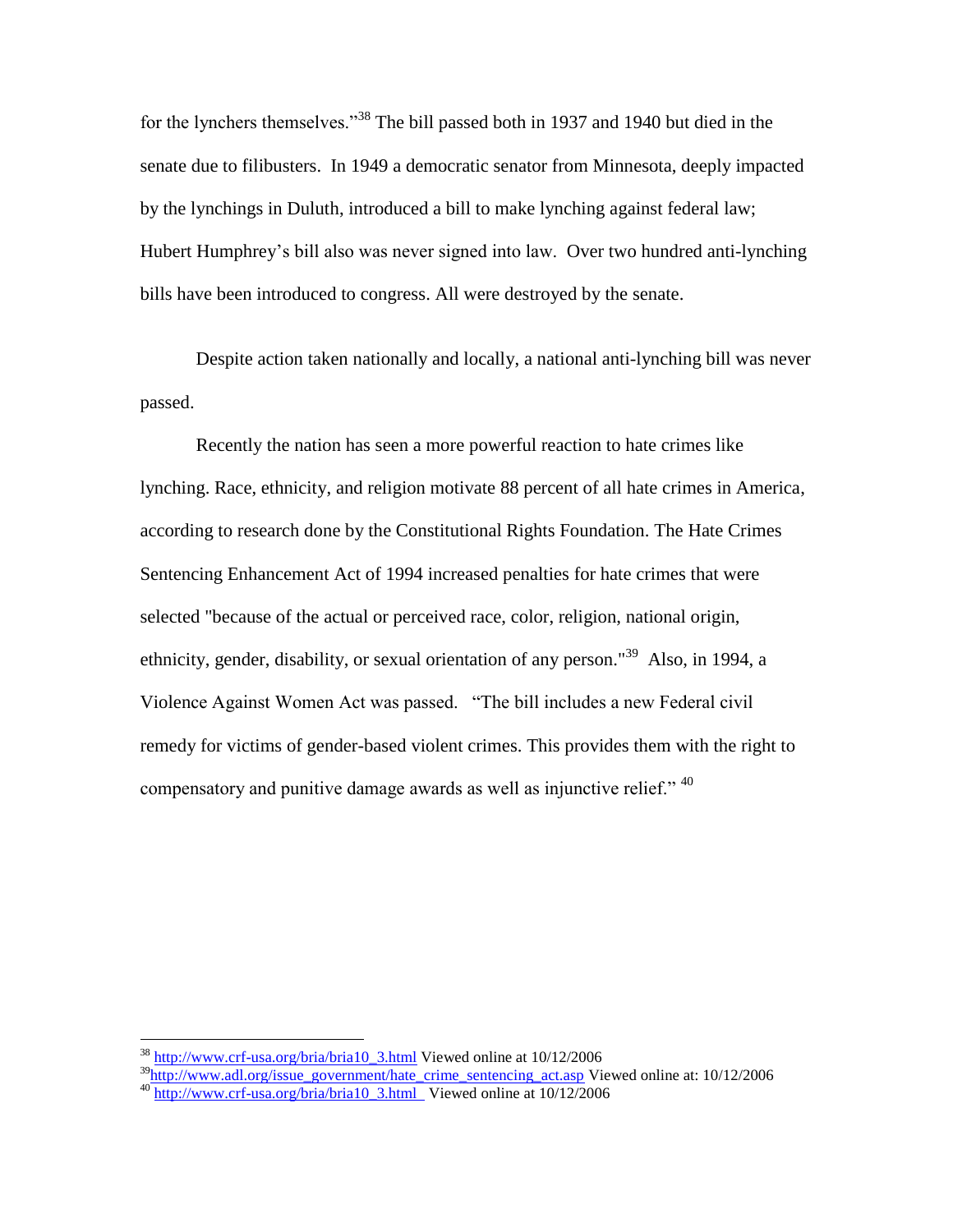### **Conclusion**

We need to understand that lynching is a hate crime that has happened throughout history, peaking in the 1920's and showing its ugly face in every state. It is not a problem unique to the south, Duluth had enough racist people to form a mob of 10,000 people. We need to understand that there is strong power that comes from fear, and the unknown. The power is so great that it can turn normal citizens into murderers. Remember that it was later found that Irene Tusken had not actually been raped. The mob killed three innocent men. The notion that the black man is not pure, and is naturally uncivilized, brought the people of Duluth to lynch three men in the middle of their town.

There is power in education, a power I believe strong enough to combat prejudice. Groups like the NAACP and other human rights activists seek to educate society on the differences and similarities of the people of this country. They seek equality and peace throughout. During the 1920"s the NAACP reacted vigorously to the lynchings that were happening across the nation. They spread out, and created more local offices to meet the needs of black communities. They passed several state-wide anti-lynching bills in accordance with local government officials. They worked with politicians to try to bring an anti-lynching bill to federal law. The Duluth lynching spurred a great awakening with the NAACP, and motivated government officials across the nation to stop lynching.

The Duluth lynching, while a terrifying and painful story, is an important one. The justice that was denied in Duluth motivated the NAACP to become so active that by 1940, forty-one states had anti-lynching bills with strict penalties, including Minnesota.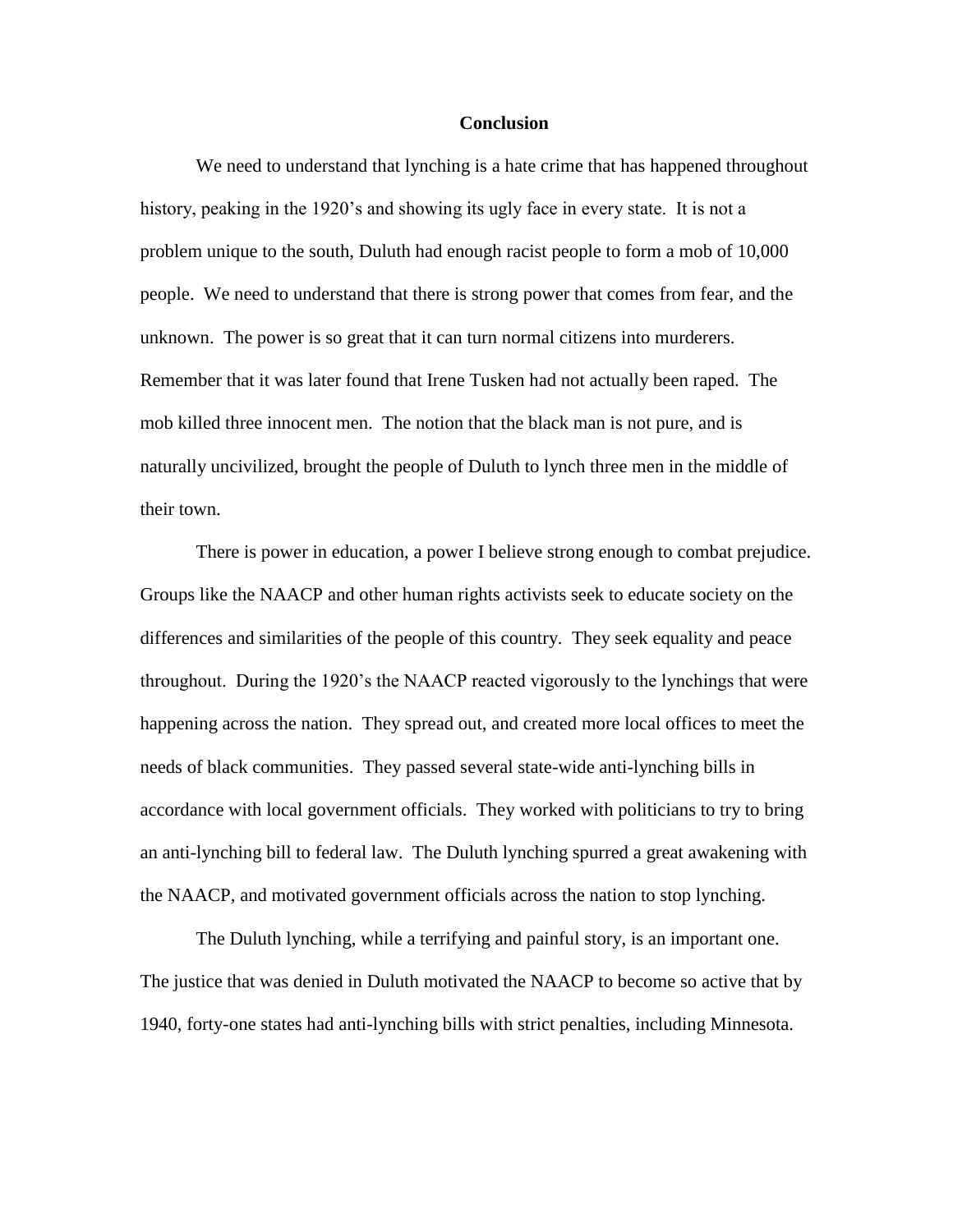It is sad that in order for legal action to be taken the nation must experience lynching over and over again.

A memorial now stands in Duluth of the three men who were lynched. The memorial was built directly across from the lynching site, on October  $13<sup>th</sup>$ , 2003. The memorial not only helps the people of Duluth confront and remember their past, but also fights racism that still exists today in Minnesota. Henry Banks a current member of the Duluth community said to reporters, "If we fail to acknowledge this, if we fail to take ownership of it in our community, I believe that we are saying to a segment of our community, 'we don't care about you,'" Banks says. "But, if we acknowledge it, do something about it, reconcile from it, heal from it, we can all be better as a community."<sup>41</sup>

As an educator going into the field one of my goals is to combat prejudice and racism with education. If I am fortunate enough to teach in the Midwest, a field trip to this memorial will be apart of diversity education that I provide. I believe if we can start with students early, teaching them that differences are okay; and that everyone is human and should be treated based on their character not the color of their skin, the religion the practice, or anything else, then we are giving the future a fighting chance against prejudice beliefs that lead to stories like the Duluth Lynching.

<sup>&</sup>lt;sup>41</sup> http://news.minnesota.publicradio.org/features/2003/06/09\_kelleherb\_memorialcasting/ Viewed online at 11/17/2006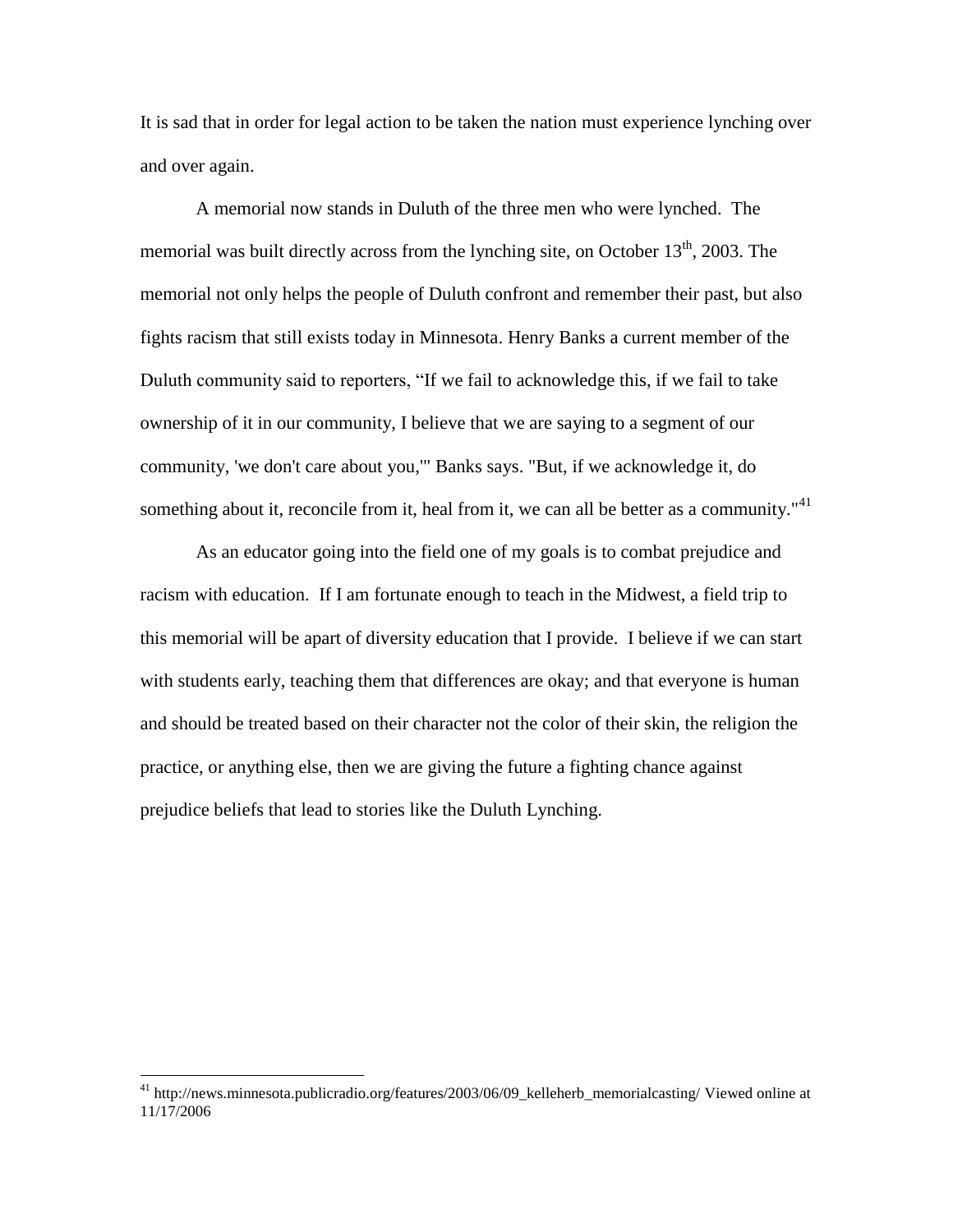# **Bibliography**

# **Primary Sources**

- "Duluth Lynching Online Resource: Historical Documents Relating to the Tragic Events of June 15, 1920" Online at: <http://collections.mnhs.org/duluthlynchings/html/background.htm> visited on: 9/18/2006
- "Duluth Lynchings Online Resource: Historical Documents Relating to the Tragic Events of June 15, 1920" Online at: <http://collections.mnhs.org/duluthlynchings/html/background.htm> visited on: 09/18/2006
- *Duluth News Tribune.* 16-17 June 1920.
- Hobbs, Frank. "Demographic Trends in the Twentieth Century: U.S. Census Special Reports, 2002". Available online: < [http://www.census.gov/prod/2002pubs/censr-4.pdf>](http://www.census.gov/prod/2002pubs/censr-4.pdf) Accessed 20 April 2006.
- *The San Diego Union Tribune,* 14 June 2005.

# **Secondary Sources**

- Chadbourn, James. *Lynching and the Law.* Chapel Hill: The University of North Carolina Press, 1933.
- Fedo, Michael. *They was Just Niggers.* St. Paul: Minnesota Historical Society Press, 2000.
- Dray, Phillip. *At the Hands of Persons Unknown:The Lynching of Black America.*  Random House, 2002.
- "Duluth Apologizes After 71 Years." *Crisis* (New York, N.Y.) 99., no. 1 (Jan. 1992). Available online: [<http://mnhs.mnpals.net/F/?func=find-c&ccl\\_term=palsn%3D36945776>](http://mnhs.mnpals.net/F/?func=find-c&ccl_term=palsn%3D36945776) Accessed 20 April 2006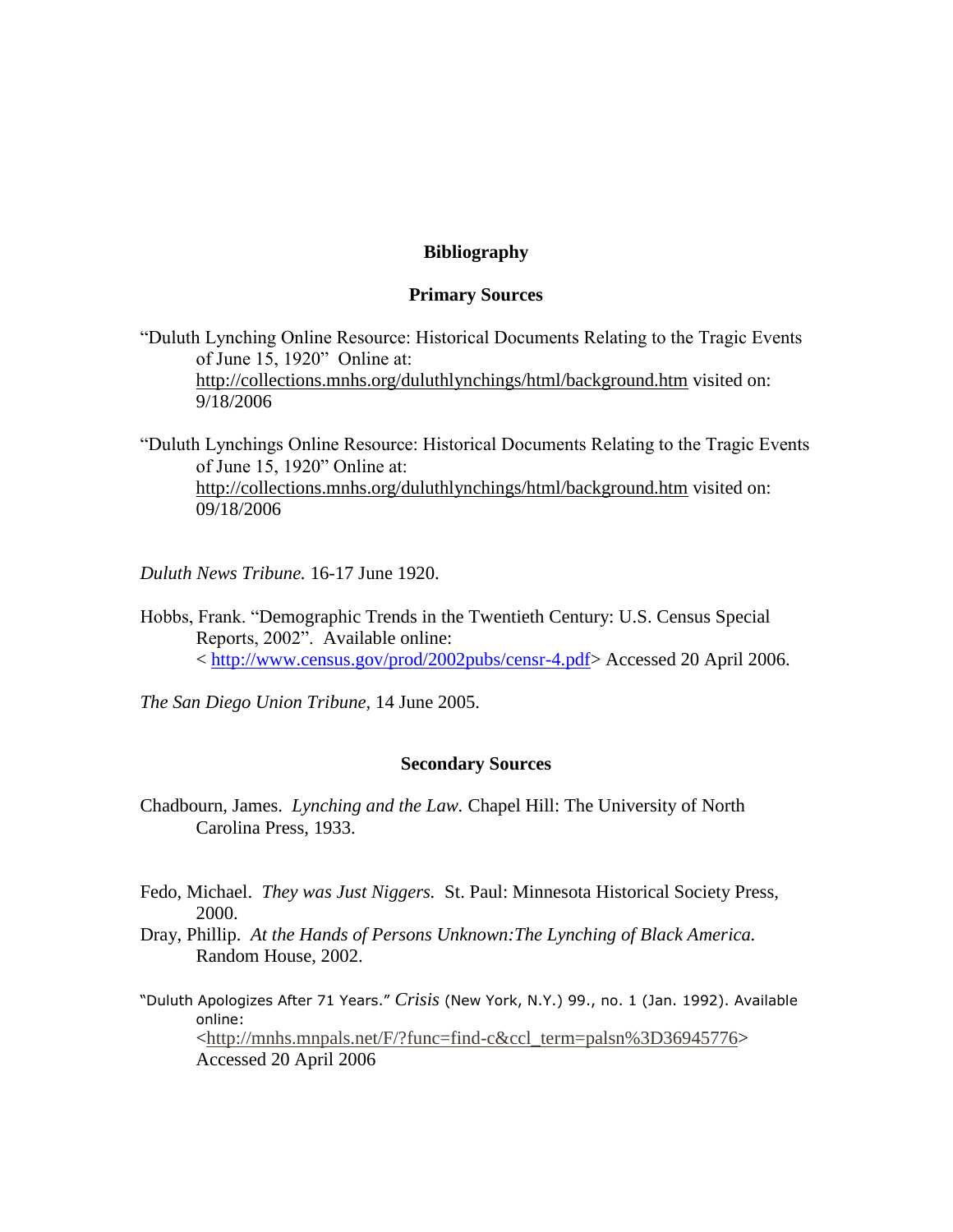- Grant, Donald. *The Anti-Lynching Movement, 1833-1932.* San Francisco: R&E Research Associates, 1975.
- Hoffbeck, Steven R. "Victories Yet to Win: Charles W. Scrutchin, Bemidji's Black Activist Attorney." *Minnesota History.* 55, no. 2 (Summer 1996).
- Holmquist, Drenning. *They Chose Minnesota, A Survey of Minnesota's Ethnic Groups.* St Paul: Minnesota Historical Society, 1981.
- Madison, James. *A Lynching in the Heartland.* New York: Palgrave, 2003.
- Raper, Arther. *Tragedy of Lynching.* New York: Negro University Press, 1969.
- Shay, Frank. *Judge Lynch: His First Hundred Years.* Montclair, N.J.: Patterson Smith, 1969.
- Zangrando, Robert. *The NAACP Crusade Against Lynching, 1909-1950.* Philadelphia: Temple University Press, 1980.
- Ziebarth, Marilyn. "Judge Lynch in Minnesota." *Minnesota History*, 55, no. 2 (Summer 1996). Available online: < [http://mnhs.mnpals.net/F/?func=find-c&ccl\\_term=palsn%3D47047296>](http://mnhs.mnpals.net/F/?func=find-c&ccl_term=palsn%3D47047296) Accessed 20 April 2006
- "Lynching by State and Race 1882-1962" Online at: [http://www.nathanielturner.com/lynchingbystateandrace.htm,](http://www.nathanielturner.com/lynchingbystateandrace.htm) visited on: 09/18/2006

. "The History of Jim Crow" Online at: <http://www.jimcrowhistory.org/geography/violence.htm> visited on: 09/18/2006

"Strange Fruit" online at: <http://www.strangefruit.org/1900-1920.htm> Visited online: 09/21/2006

 "Minnesota- Race and Hispanic Origins for Selected Large Cities and Other Places: Earliest census to 1990" Online at: <http://www.census.gov/population/documentation/twps0076/MNtab.pdf> visited on: 09/21/006

[http://www.crf-usa.org/bria/bria10\\_3.html Viewed online](http://www.crf-usa.org/bria/bria10_3.html%20Viewed%20online%20at%2010/12/2006) at 10/12/2006

[http://www.adl.org/issue\\_government/hate\\_crime\\_sentencing\\_act.asp](http://www.adl.org/issue_government/hate_crime_sentencing_act.asp) Viewed online at: 10/12/2006

[http://www.crf-usa.org/bria/bria10\\_3.html Viewed online at 10/12/2006](http://www.crf-usa.org/bria/bria10_3.html%20%20%20Viewed%20online%20at%2010/12/2006)